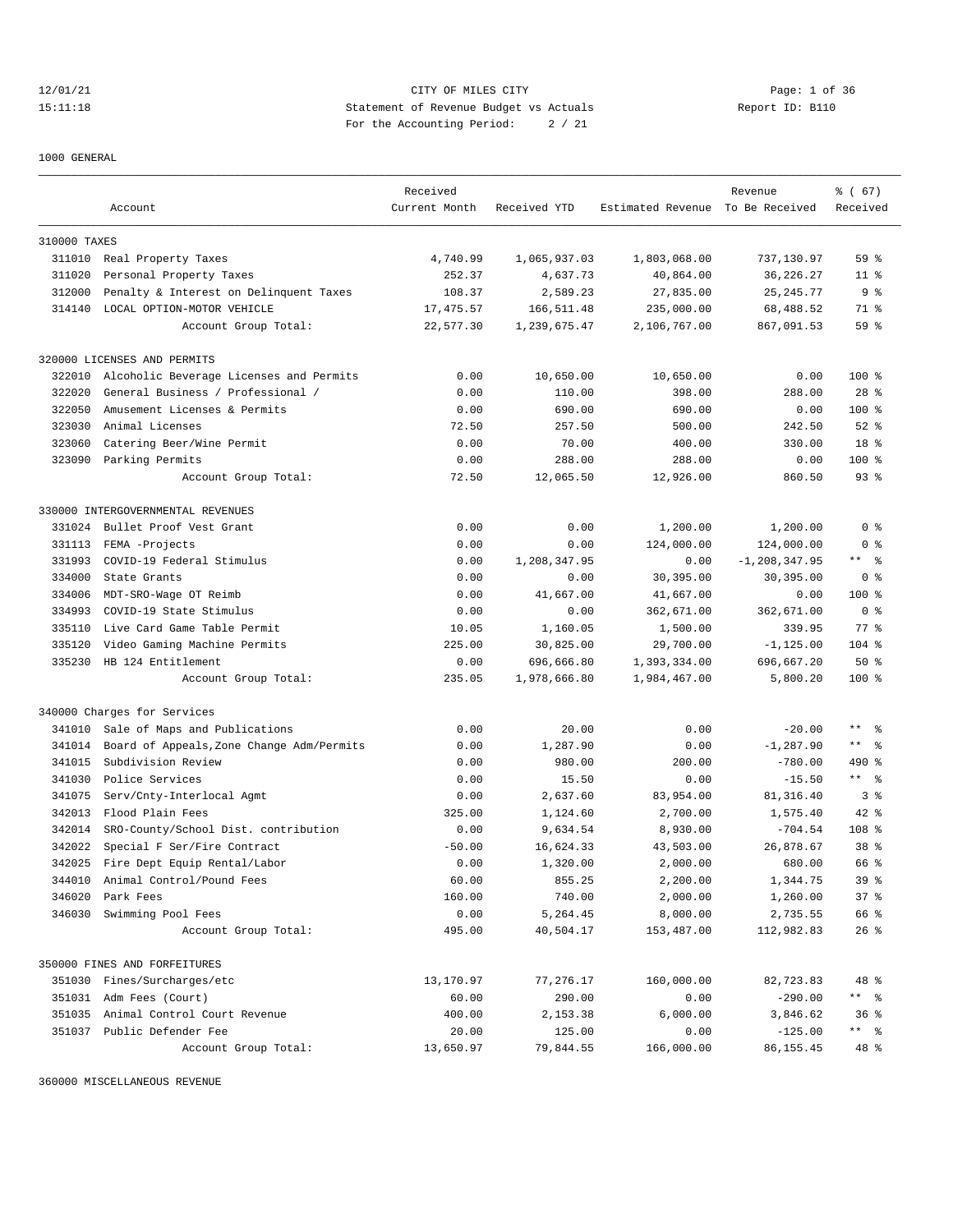## 12/01/21 CITY OF MILES CITY Page: 2 of 36 15:11:18 Statement of Revenue Budget vs Actuals Report ID: B110 For the Accounting Period: 2 / 21

#### 1000 GENERAL

|        |                                   | Received      |              |                   | Revenue        | % (67)         |
|--------|-----------------------------------|---------------|--------------|-------------------|----------------|----------------|
|        | Account                           | Current Month | Received YTD | Estimated Revenue | To Be Received | Received       |
| 361005 | MidRivers Franchise Fees          | 0.00          | 79,095.47    | 100,000.00        | 20,904.53      | 79 %           |
| 361010 | Land Rental                       | 150.00        | 42, 217.24   | 43,891.00         | 1,673.76       | 96%            |
| 361020 | Building Rentals                  | 1,716.66      | 13,733.28    | 20,600.00         | 6,866.72       | 67 %           |
| 362020 | MISC REVENUE                      | 100.00        | 46,890.41    | 0.00              | $-46,890.41$   | $***$ $ -$     |
| 362022 | Health Ins-MMIA Emp Benefits Prog | $-42.15$      | 7.10         | 0.00              | $-7.10$        | $***$ $ -$     |
| 365000 | Contributions and Donations       | 0.00          | 644.00       | 0.00              | $-644.00$      | $***$ $ -$     |
| 366040 | Misc.-BHS                         | 0.00          | 0.00         | 900.00            | 900.00         | 0 <sup>8</sup> |
| 366050 | Sale of Junk/Salvage-PD cars      | 0.00          | 4,715.00     | 2,760.00          | $-1,955.00$    | 171 %          |
| 367000 | Sale of Junk or Salvage           | 0.00          | 950.00       | 600.00            | $-350.00$      | 158 %          |
|        | Account Group Total:              | 1,924.51      | 188,252.50   | 168,751.00        | $-19,501.50$   | $112*$         |
|        | 370000 INVESTMENT EARNINGS        |               |              |                   |                |                |
| 371010 | Investment Earnings               | 513.88        | 1,952.96     | 10,000.00         | 8,047.04       | $20*$          |
|        | Account Group Total:              | 513.88        | 1,952.96     | 10,000.00         | 8,047.04       | $20*$          |
|        | 380000 OTHER FINANCING SOURCES    |               |              |                   |                |                |
| 383000 | Interfund Operating Transfer      | 21,262.08     | 196,269.89   | 618,207.00        | 421,937.11     | $32*$          |
|        | Account Group Total:              | 21,262.08     | 196,269.89   | 618,207.00        | 421,937.11     | $32$ $%$       |
|        | Fund Total:                       | 60,731.29     | 3,737,231.84 | 5,220,605.00      | 1,483,373.16   | 72 %           |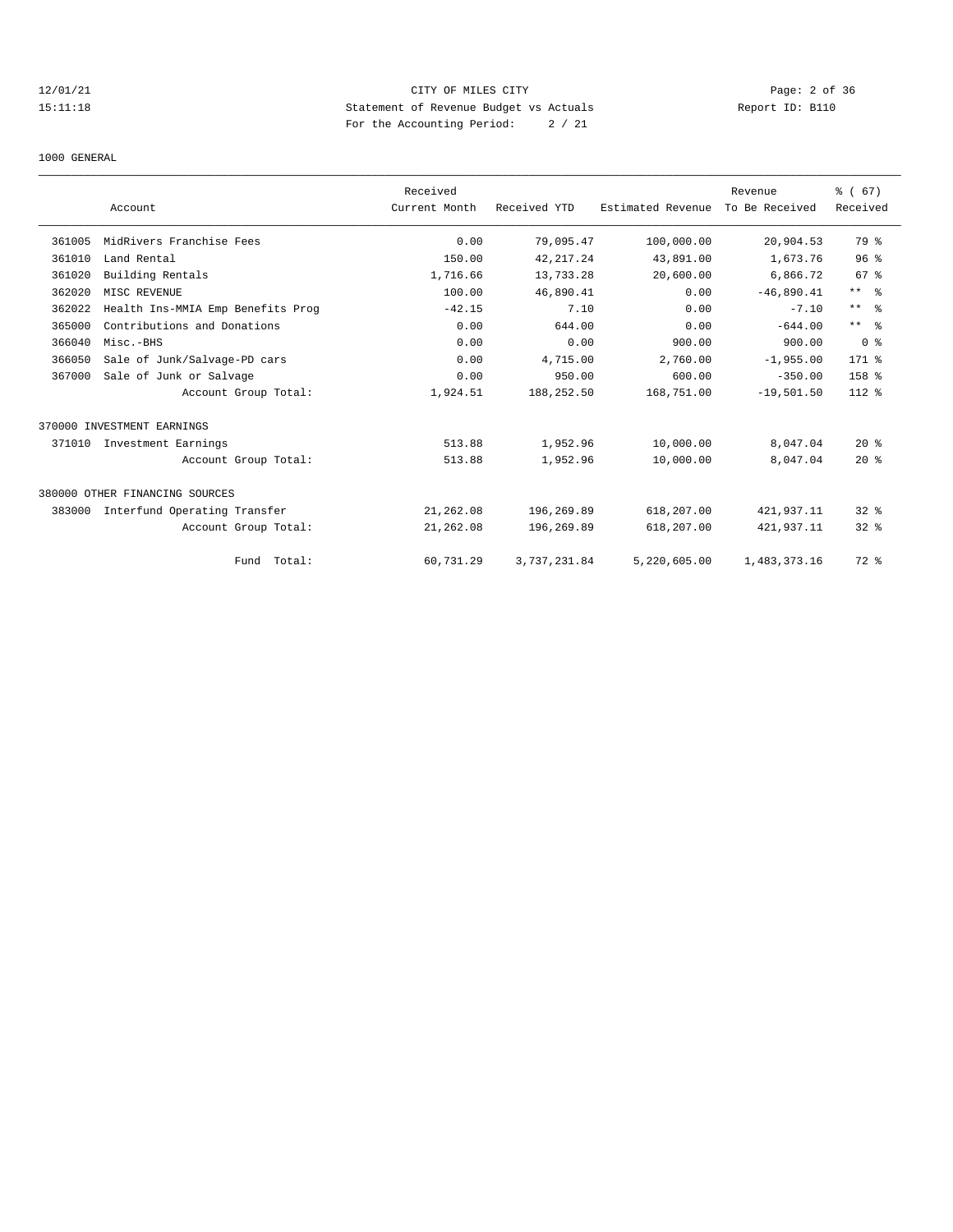## 12/01/21 CITY OF MILES CITY Page: 3 of 36 15:11:18 Statement of Revenue Budget vs Actuals Report ID: B110 For the Accounting Period: 2 / 21

## 2220 LIBRARY

|        | Account                           | Received<br>Current Month | Received YTD | Estimated Revenue | Revenue<br>To Be Received | % (67)<br>Received |
|--------|-----------------------------------|---------------------------|--------------|-------------------|---------------------------|--------------------|
|        | 340000 Charges for Services       |                           |              |                   |                           |                    |
| 341075 | Serv/Cnty-Interlocal Agmt         | 0.00                      | 0.00         | 41,425.00         | 41,425.00                 | 0 %                |
| 346070 | Library Fees                      | 181.30                    | 971.05       | 4,000.00          | 3,028.95                  | $24$ %             |
| 346074 | Book Sales                        | 3.00                      | 166.10       | 400.00            | 233.90                    | 42 %               |
|        | Account Group Total:              | 184.30                    | 1,137.15     | 45,825.00         | 44,687.85                 | 2 <sup>8</sup>     |
|        | 360000 MISCELLANEOUS REVENUE      |                           |              |                   |                           |                    |
| 362020 | MISC REVENUE                      | 0.00                      | 0.00         | 200,000.00        | 200,000.00                | 0 <sup>8</sup>     |
| 365035 | Donation-Library Board of Trustee | 303.17                    | 2,958.97     | 0.00              | $-2,958.97$               | $***$ $\approx$    |
|        | Account Group Total:              | 303.17                    | 2,958.97     | 200,000.00        | 197,041.03                | 1 <sup>8</sup>     |
|        | 380000 OTHER FINANCING SOURCES    |                           |              |                   |                           |                    |
| 383000 | Interfund Operating Transfer      | 25,829.58                 | 206,636.64   | 309,955.00        | 103, 318.36               | $67$ %             |
|        | Account Group Total:              | 25,829.58                 | 206,636.64   | 309,955.00        | 103, 318.36               | 67 %               |
|        | Fund Total:                       | 26, 317.05                | 210,732.76   | 555,780.00        | 345,047.24                | 38 <sup>8</sup>    |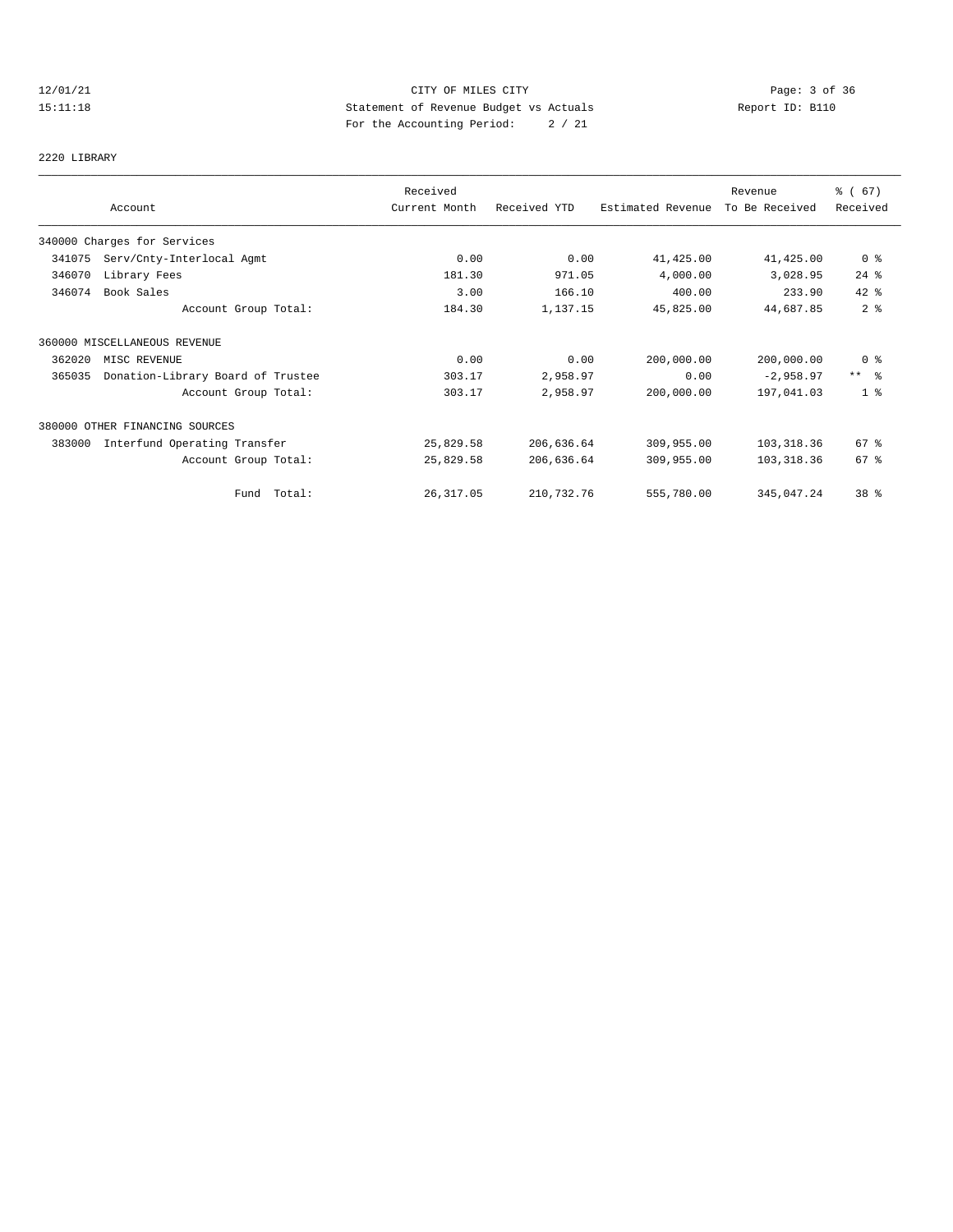## 12/01/21 CITY OF MILES CITY Page: 4 of 36 15:11:18 Statement of Revenue Budget vs Actuals Report ID: B110 For the Accounting Period: 2 / 21

#### 2260 EMERGENCY DISASTER

|              | Account                                | Received<br>Current Month | Received YTD | Estimated Revenue | Revenue<br>To Be Received | 8 ( 67 )<br>Received |
|--------------|----------------------------------------|---------------------------|--------------|-------------------|---------------------------|----------------------|
| 310000 TAXES |                                        |                           |              |                   |                           |                      |
| 311010       | Real Property Taxes                    | 3.32                      | 27.14        | 250.00            | 222.86                    | 11 <sup>8</sup>      |
| 311020       | Personal Property Taxes                | 0.10                      | 0.77         | 50.00             | 49.23                     | 2 <sup>8</sup>       |
| 312000       | Penalty & Interest on Delinquent Taxes | 1.03                      | 24.52        | 30.00             | 5.48                      | $82*$                |
|              | Account Group Total:                   | 4.45                      | 52.43        | 330.00            | 277.57                    | 16 <sup>8</sup>      |
|              | Total:<br>Fund                         | 4.45                      | 52.43        | 330.00            | 277.57                    | $16*$                |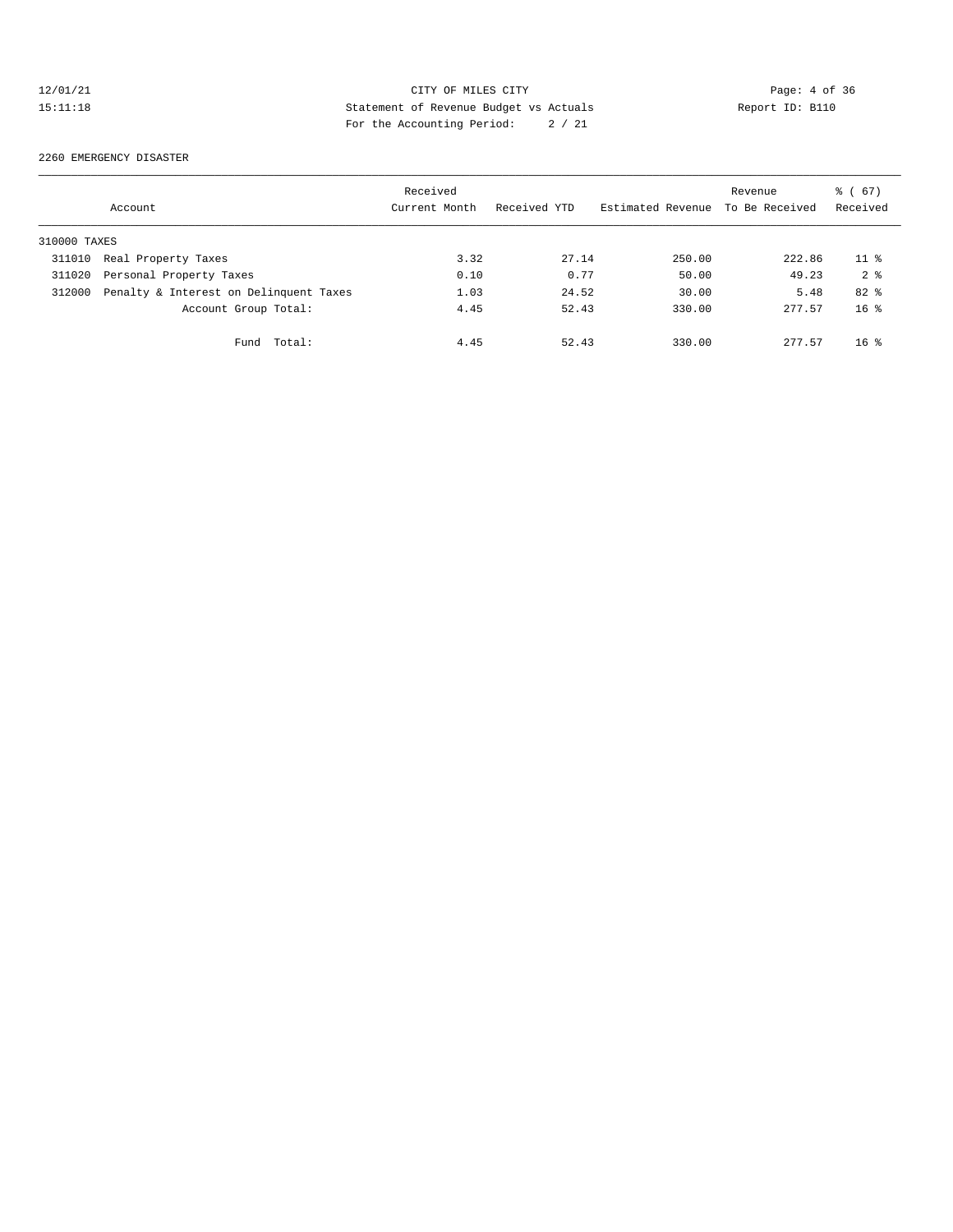## 12/01/21 CITY OF MILES CITY CHES CITY Page: 5 of 36<br>15:11:18 Statement of Revenue Budget vs Actuals Report ID: B110 15:11:18 Statement of Revenue Budget vs Actuals Report ID: B110 For the Accounting Period: 2 / 21

#### 2270 Health

|                                        | Received      |              |                   | Revenue        | $\frac{3}{6}$ (67)  |
|----------------------------------------|---------------|--------------|-------------------|----------------|---------------------|
| Account                                | Current Month | Received YTD | Estimated Revenue | To Be Received | Received            |
| 310000 TAXES                           |               |              |                   |                |                     |
| 311010<br>Real Property Taxes          | 0.00          | 161,580.04   | 0.00              | $-161,580.04$  | $***$ %             |
| Account Group Total:                   | 0.00          | 161,580.04   | 0.00              | $-161.580.04$  | $***$ $\frac{6}{5}$ |
| 380000 OTHER FINANCING SOURCES         |               |              |                   |                |                     |
| Interfund Operating Transfer<br>383000 | 0.00          | 13,000.00    | 13,000.00         | 0.00           | $100*$              |
| Account Group Total:                   | 0.00          | 13,000.00    | 13,000.00         | 0.00           | $100*$              |
| Total:<br>Fund                         | 0.00          | 174,580.04   | 13,000.00         | $-161.580.04$  | $***$ $\frac{6}{5}$ |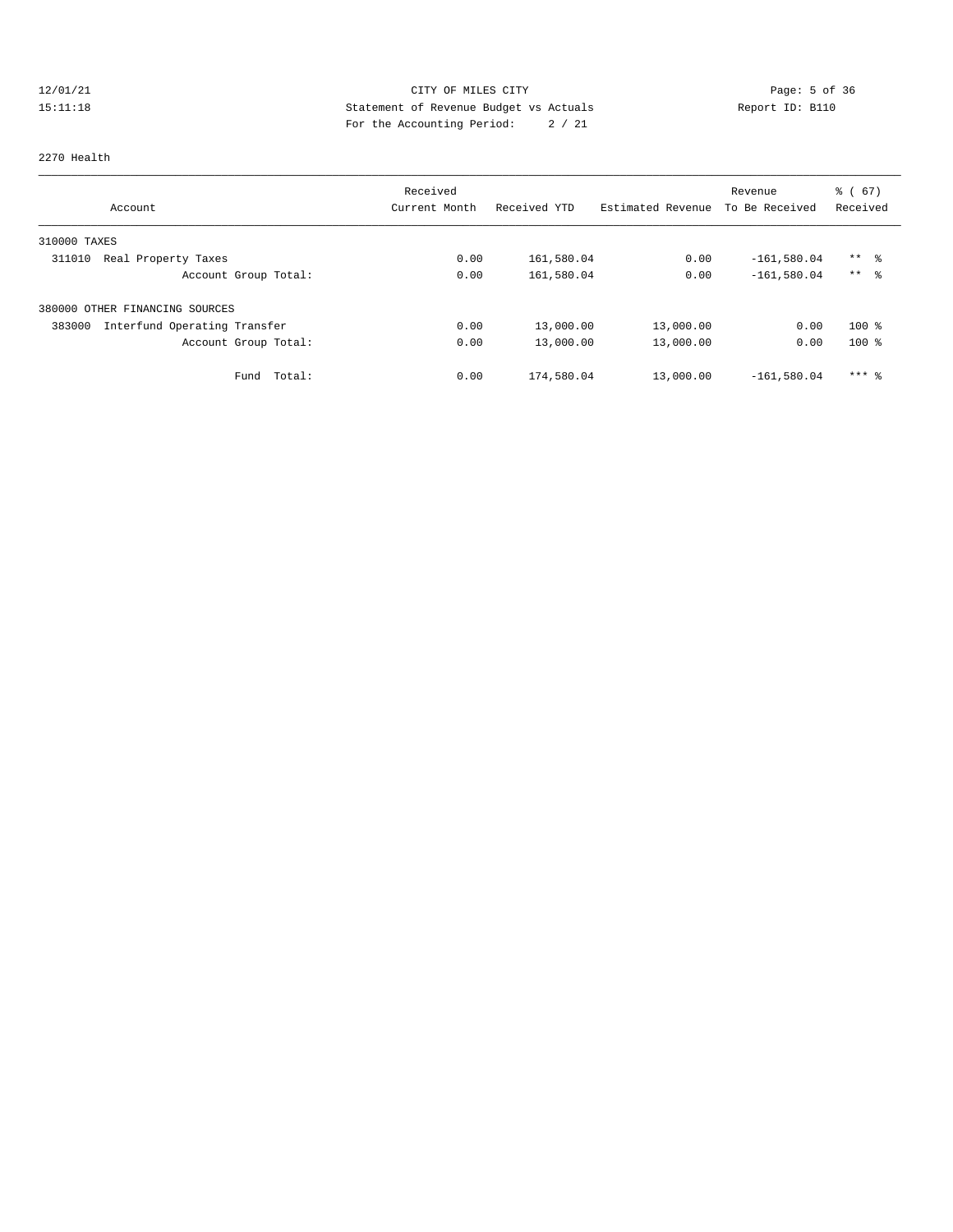# 12/01/21 CITY OF MILES CITY Page: 6 of 36 15:11:18 Statement of Revenue Budget vs Actuals Report ID: B110 For the Accounting Period: 2 / 21

#### 2310 TIFD-Downtown

|              |                                        | Received      |              |                   | Revenue        | % (67)          |
|--------------|----------------------------------------|---------------|--------------|-------------------|----------------|-----------------|
|              | Account                                | Current Month | Received YTD | Estimated Revenue | To Be Received | Received        |
| 310000 TAXES |                                        |               |              |                   |                |                 |
| 311010       | Real Property Taxes                    | 166.46        | 73,094.05    | 76,817.00         | 3,722.95       | 95 <sup>8</sup> |
| 311020       | Personal Property Taxes                | 34.96         | 461.16       | 10,000.00         | 9,538.84       | 5 <sup>°</sup>  |
| 312000       | Penalty & Interest on Delinquent Taxes | 5.99          | 72.45        | 0.00              | $-72.45$       | $***$ $%$       |
|              | Account Group Total:                   | 207.41        | 73,627.66    | 86,817.00         | 13,189.34      | 85%             |
|              | 330000 INTERGOVERNMENTAL REVENUES      |               |              |                   |                |                 |
| 331172       | Montana Main St Grant                  | 0.00          | 0.00         | 10,000.00         | 10,000.00      | 0 <sup>8</sup>  |
|              | Account Group Total:                   | 0.00          | 0.00         | 10,000.00         | 10,000.00      | 0 <sup>8</sup>  |
|              | 370000 INVESTMENT EARNINGS             |               |              |                   |                |                 |
| 371010       | Investment Earnings                    | 71.06         | 283.97       | 0.00              | $-283.97$      | $***$ 8         |
|              | Account Group Total:                   | 71.06         | 283.97       | 0.00              | $-283.97$      | $***$ $\approx$ |
|              | 380000 OTHER FINANCING SOURCES         |               |              |                   |                |                 |
| 383000       | Interfund Operating Transfer           | 0.00          | 0.00         | 2,000.00          | 2,000.00       | 0 <sup>8</sup>  |
|              | Account Group Total:                   | 0.00          | 0.00         | 2,000.00          | 2,000.00       | 0 <sup>8</sup>  |
|              | Fund Total:                            | 278.47        | 73,911.63    | 98,817.00         | 24,905.37      | 75 %            |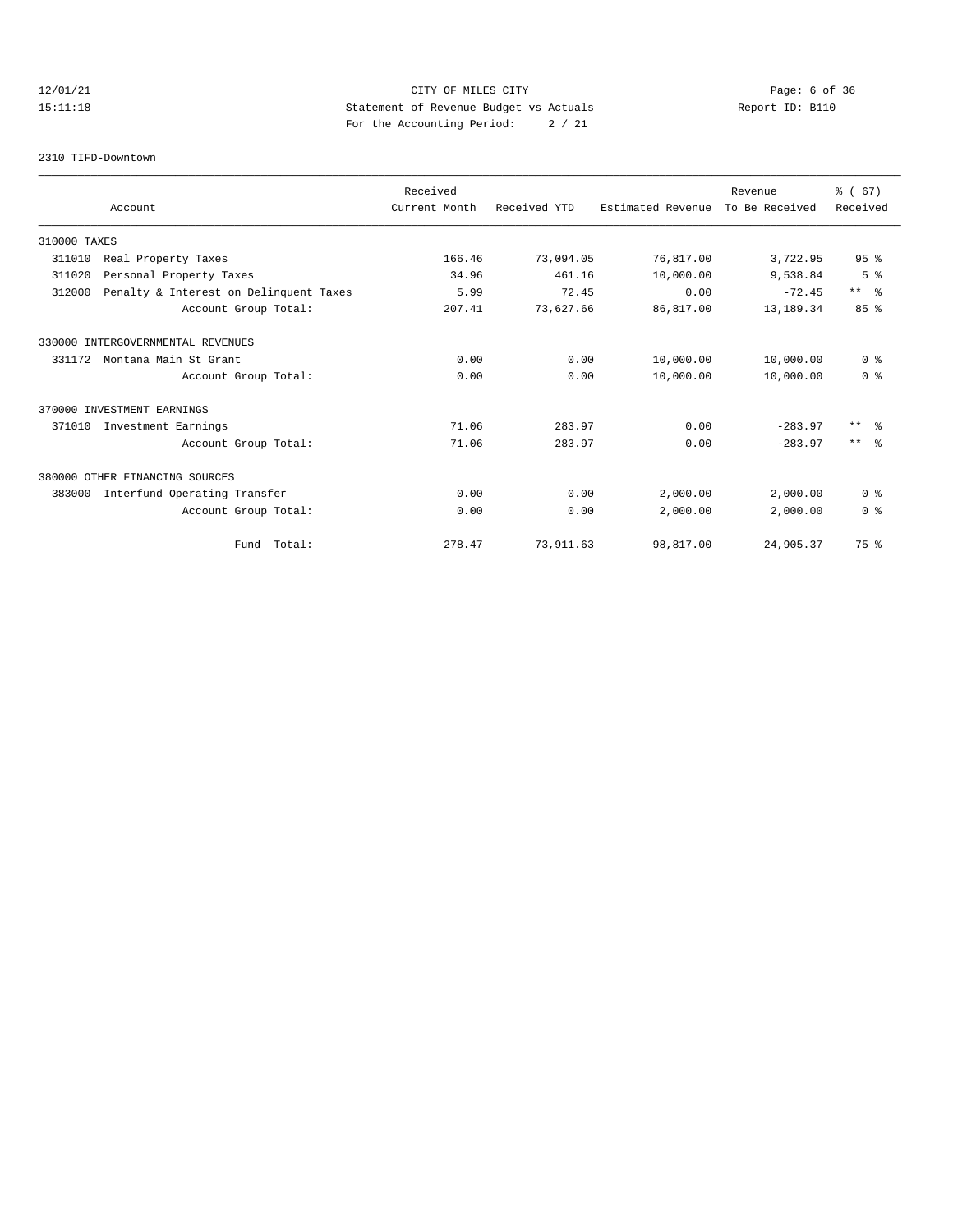## 12/01/21 CITY OF MILES CITY Page: 7 of 36 15:11:18 Statement of Revenue Budget vs Actuals Report ID: B110 For the Accounting Period: 2 / 21

2372 Permissive Medical Levy

|              | Account                                | Received<br>Current Month | Received YTD | Estimated Revenue | Revenue<br>To Be Received | 8 ( 67)<br>Received |
|--------------|----------------------------------------|---------------------------|--------------|-------------------|---------------------------|---------------------|
| 310000 TAXES |                                        |                           |              |                   |                           |                     |
| 311010       | Real Property Taxes                    | 724.86                    | 4,012.94     | 280,756.00        | 276,743.06                | 1 %                 |
| 311020       | Personal Property Taxes                | 35.22                     | 659.13       | 6,363.00          | 5,703.87                  | $10*$               |
| 312000       | Penalty & Interest on Delinquent Taxes | 3.62                      | 85.95        | 0.00              | $-85.95$                  | $***$ %             |
|              | Account Group Total:                   | 763.70                    | 4,758.02     | 287, 119, 00      | 282,360.98                | 2 <sup>8</sup>      |
|              | Fund Total:                            | 763.70                    | 4,758.02     | 287, 119, 00      | 282,360.98                | 2 <sup>8</sup>      |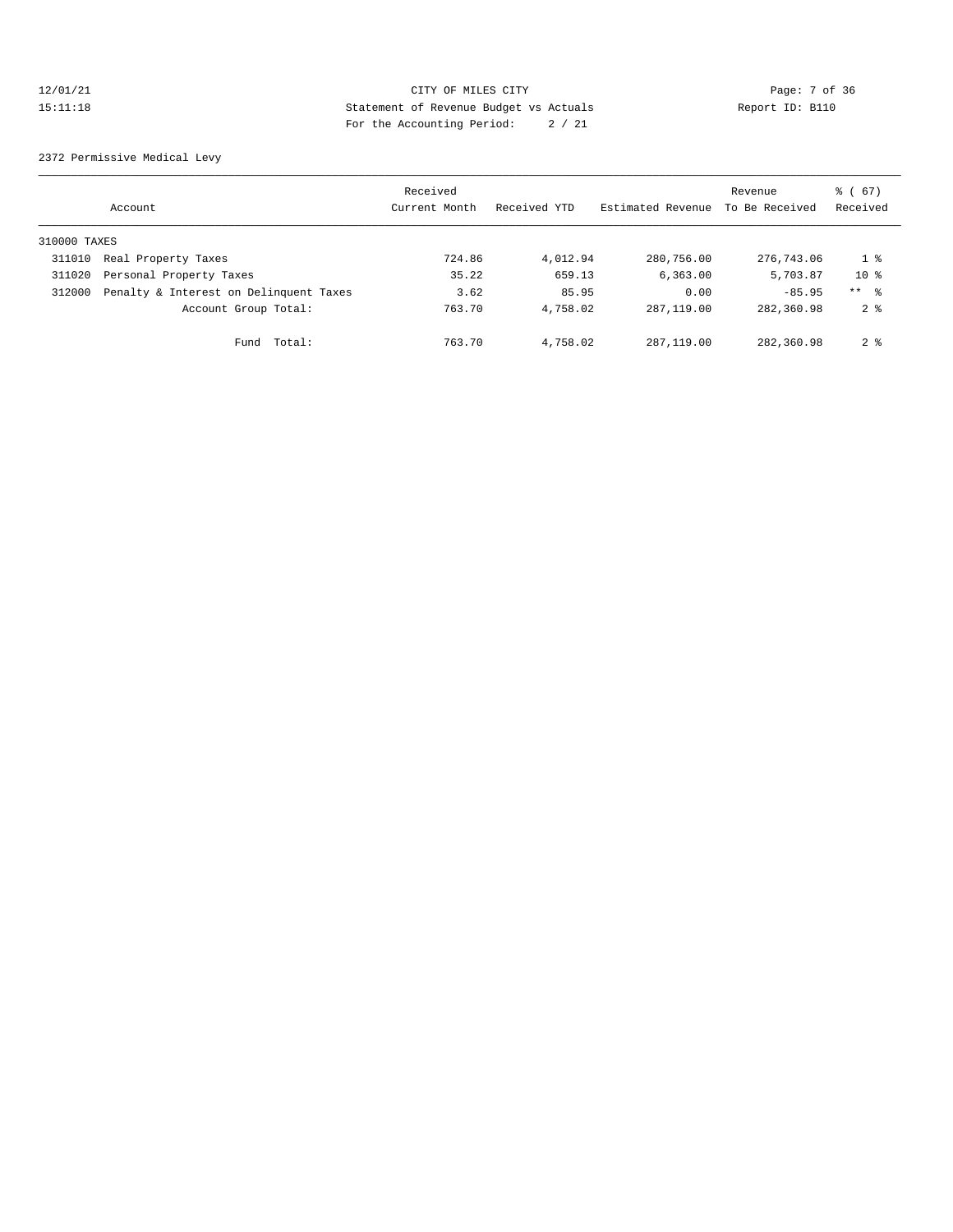## 12/01/21 CITY OF MILES CITY CHES CITY Page: 8 of 36<br>15:11:18 Statement of Revenue Budget vs Actuals Report ID: B110 15:11:18 Statement of Revenue Budget vs Actuals Report ID: B110 For the Accounting Period: 2 / 21

#### 2390 DRUG FORFEITURE

| Account                      | Received<br>Current Month | Received YTD | Estimated Revenue To Be Received | Revenue   | 8 ( 67)<br>Received |
|------------------------------|---------------------------|--------------|----------------------------------|-----------|---------------------|
| 350000 FINES AND FORFEITURES |                           |              |                                  |           |                     |
| Drug Forfeitures<br>351013   | 0.00                      | 2,152.42     | 2,000.00                         | $-152.42$ | 108 <sup>8</sup>    |
| Account Group Total:         | 0.00                      | 2,152.42     | 2,000.00                         | $-152.42$ | $108$ %             |
| Fund Total:                  | 0.00                      | 2,152.42     | 2,000.00                         | $-152.42$ | $108$ %             |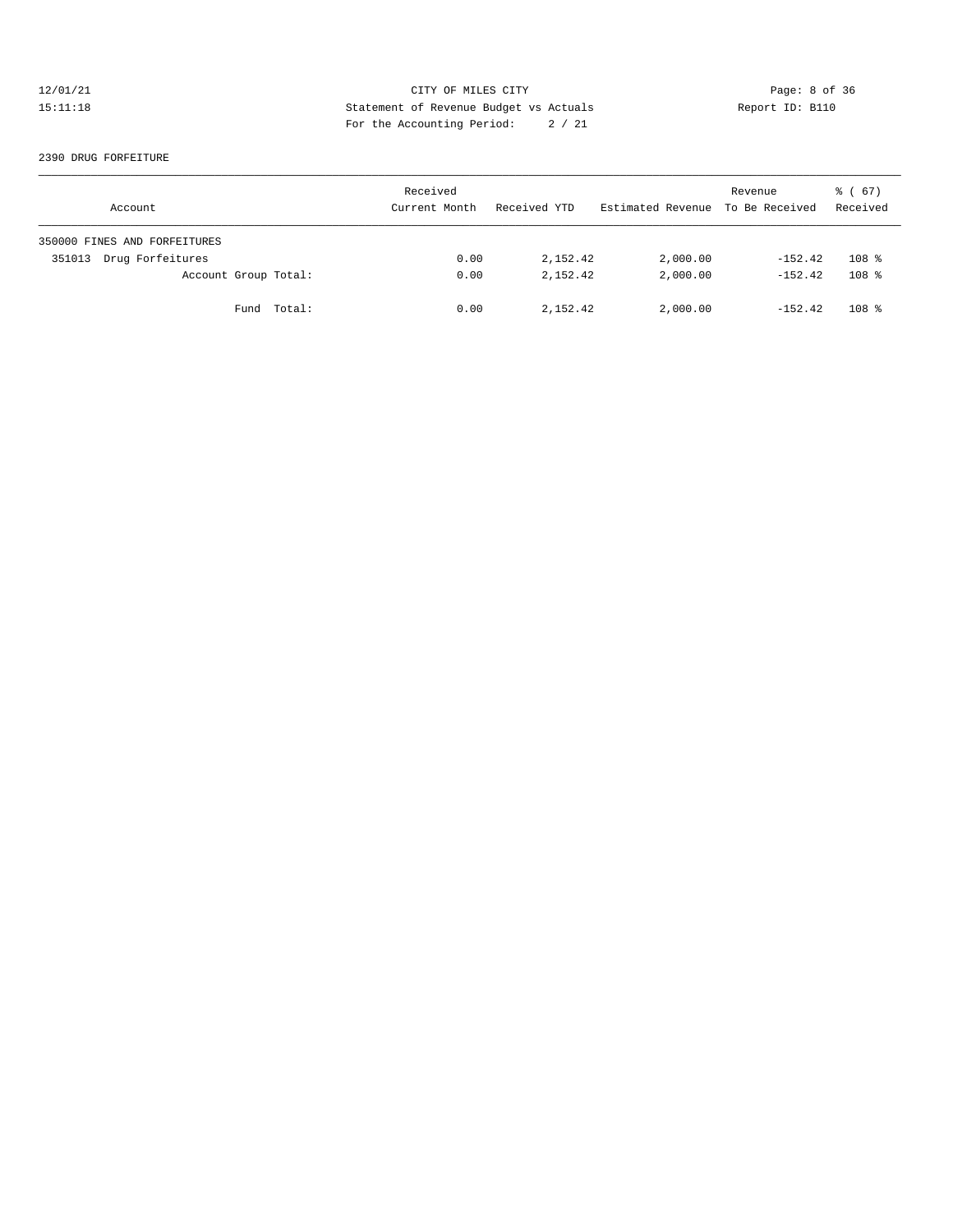## 12/01/21 CITY OF MILES CITY CHES CONTRIBUTE CONTRIBUTE CONTRIBUTE CONTRIBUTE CONTRIBUTE CONTRIBUTE CONTRIBUTE<br>15:11:18 CHES Statement of Revenue Budget vs Actuals Report ID: B110 15:11:18 Statement of Revenue Budget vs Actuals Report ID: B110 For the Accounting Period: 2 / 21

#### 2394 BUILDING CODE ENFORCEMENT

|                                      | Received      |              |                   | Revenue        | $\frac{3}{6}$ (67) |
|--------------------------------------|---------------|--------------|-------------------|----------------|--------------------|
| Account                              | Current Month | Received YTD | Estimated Revenue | To Be Received | Received           |
| 320000 LICENSES AND PERMITS          |               |              |                   |                |                    |
| Building & Related Permits<br>323010 | 1,258.75      | 41,546.89    | 180,000.00        | 138, 453. 11   | $23*$              |
| Account Group Total:                 | 1,258.75      | 41,546.89    | 180,000.00        | 138, 453. 11   | $23$ $%$           |
| 330000 INTERGOVERNMENTAL REVENUES    |               |              |                   |                |                    |
| Federal Stimulus<br>331990           | 0.00          | 12,750.00    | 0.00              | $-12,750.00$   | ** 응               |
| Account Group Total:                 | 0.00          | 12,750.00    | 0.00              | $-12,750.00$   | $***$ $\approx$    |
| Fund Total:                          | 1,258.75      | 54,296.89    | 180,000.00        | 125,703.11     | $30*$              |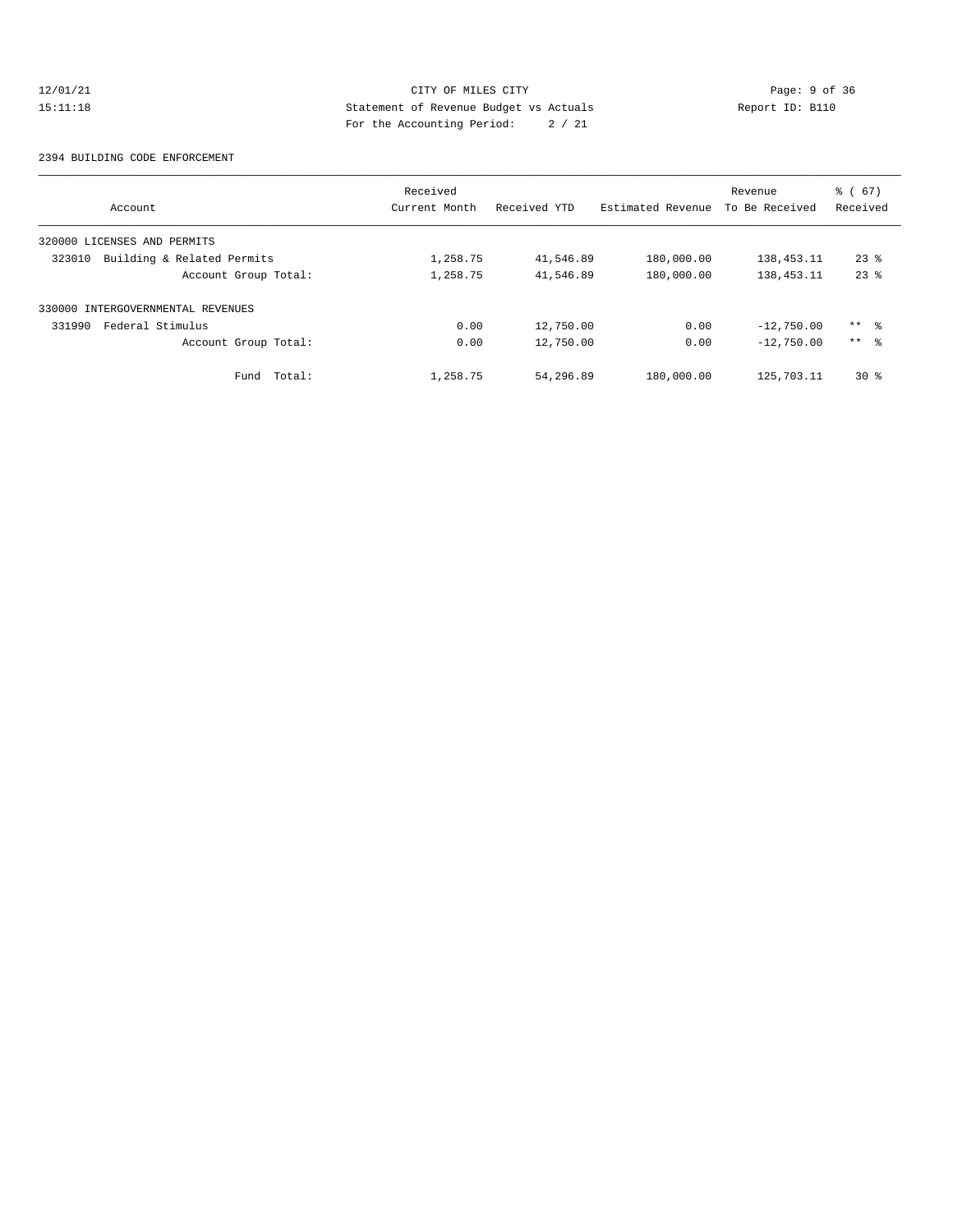## 12/01/21 Page: 10 of 36 CITY OF MILES CITY CHANGES CONTROL PAGE: 10 of 36 15:11:18 Statement of Revenue Budget vs Actuals Report ID: B110 For the Accounting Period: 2 / 21

2400 LTG M D#165-(Gen City)

| Account                                            | Received<br>Current Month | Received YTD | Estimated Revenue | Revenue<br>To Be Received | $\frac{3}{6}$ (67)<br>Received |
|----------------------------------------------------|---------------------------|--------------|-------------------|---------------------------|--------------------------------|
| 360000 MISCELLANEOUS REVENUE                       |                           |              |                   |                           |                                |
| 363010<br>Maintenance Assessments                  | 714.75                    | 101,960.67   | 163,168.00        | 61,207.33                 | 62 %                           |
| 363040<br>Penalty & Interest on Deling Assessments | 12.47                     | 318.54       | 550.00            | 231.46                    | 58 %                           |
| Account Group Total:                               | 727.22                    | 102, 279. 21 | 163,718.00        | 61,438.79                 | 62 %                           |
| 370000 INVESTMENT EARNINGS                         |                           |              |                   |                           |                                |
| Investment Earnings<br>371010                      | 32.84                     | 144.05       | 1,100.00          | 955.95                    | $13*$                          |
| Account Group Total:                               | 32.84                     | 144.05       | 1,100.00          | 955.95                    | $13*$                          |
| Total:<br>Fund                                     | 760.06                    | 102,423.26   | 164,818.00        | 62,394.74                 | 62 %                           |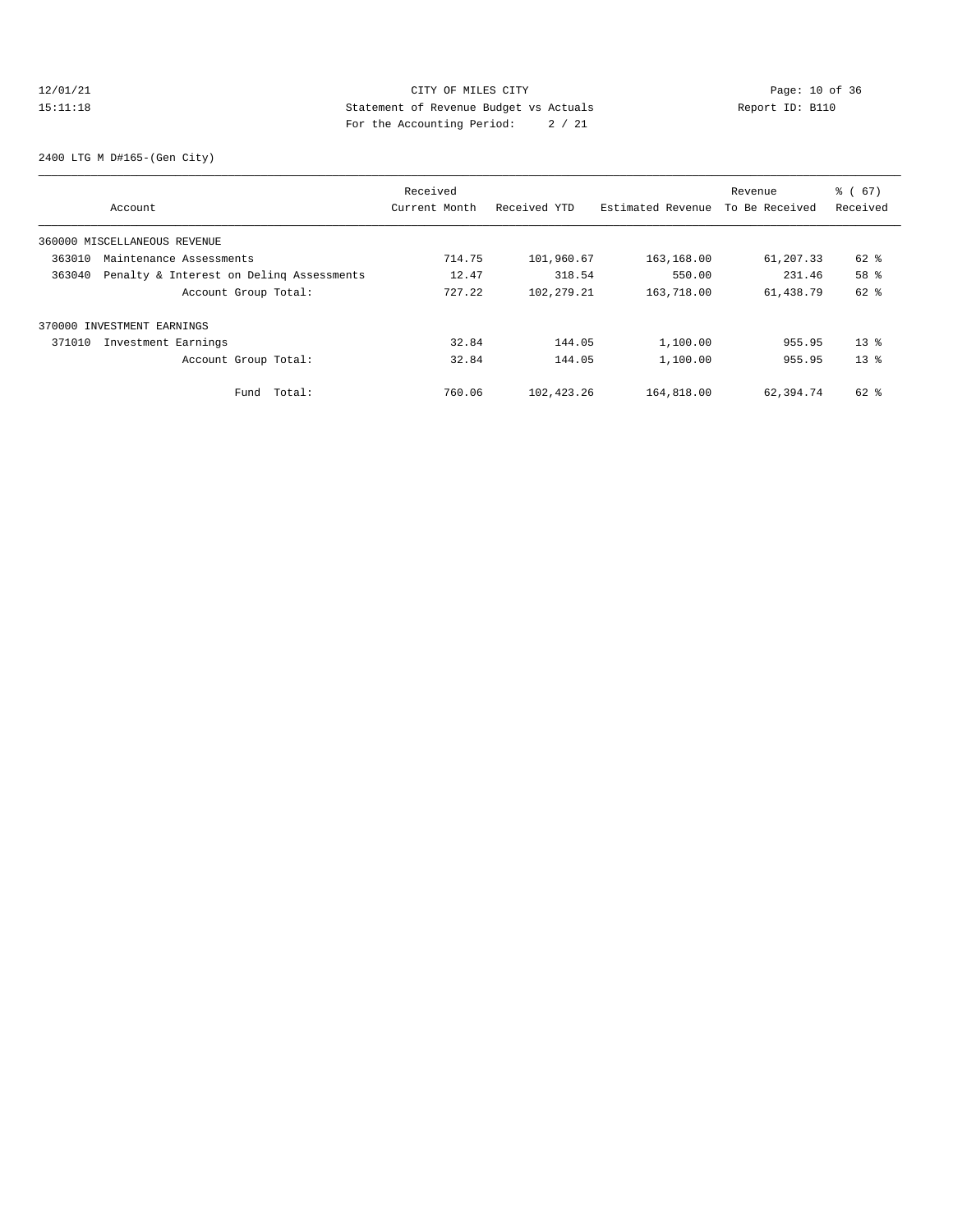# 12/01/21 Page: 11 of 36 CITY OF MILES CITY 15:11:18 Statement of Revenue Budget vs Actuals Report ID: B110 For the Accounting Period: 2 / 21

2420 LTG M D#167-(MilesAddn Etc)

| Account                                            | Received<br>Current Month | Received YTD | Estimated Revenue | Revenue<br>To Be Received | $\frac{3}{6}$ (67)<br>Received |
|----------------------------------------------------|---------------------------|--------------|-------------------|---------------------------|--------------------------------|
| 360000 MISCELLANEOUS REVENUE                       |                           |              |                   |                           |                                |
| 363010<br>Maintenance Assessments                  | 100.37                    | 9,843.77     | 15,778.00         | 5,934.23                  | 62 %                           |
| 363040<br>Penalty & Interest on Deling Assessments | 1.75                      | 50.10        | 100.00            | 49.90                     | $50*$                          |
| Account Group Total:                               | 102.12                    | 9,893.87     | 15,878.00         | 5,984.13                  | 62 %                           |
| 370000 INVESTMENT EARNINGS                         |                           |              |                   |                           |                                |
| Investment Earnings<br>371010                      | 6.60                      | 27.87        | 300.00            | 272.13                    | 9 <sup>8</sup>                 |
| Account Group Total:                               | 6.60                      | 27.87        | 300.00            | 272.13                    | 9 <sup>8</sup>                 |
| Total:<br>Fund                                     | 108.72                    | 9,921.74     | 16,178.00         | 6,256.26                  | 61 %                           |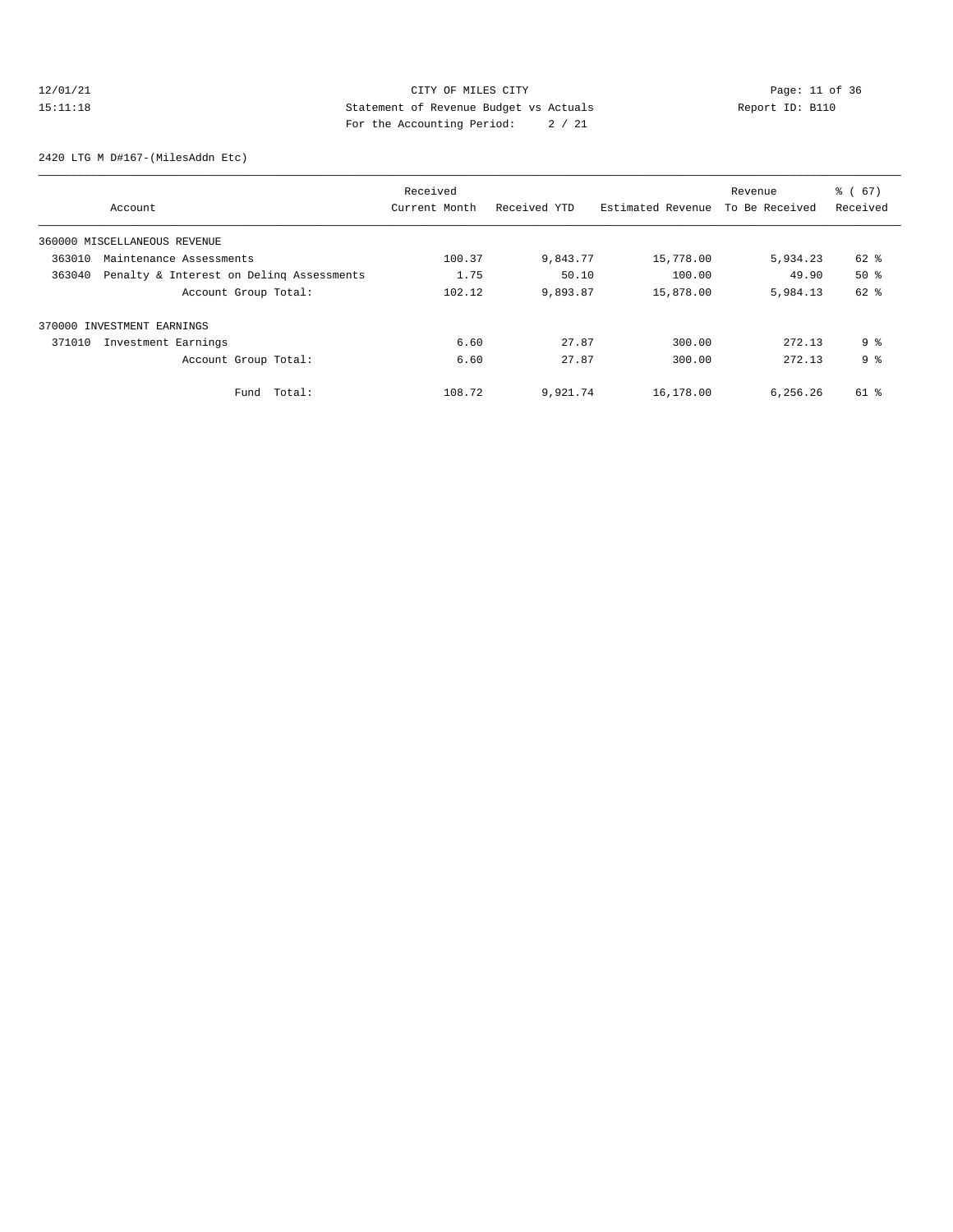# 12/01/21 Page: 12 of 36 CITY OF MILES CITY CHANGES CONTROL PAGE: 12 of 36 15:11:18 Statement of Revenue Budget vs Actuals Report ID: B110 For the Accounting Period: 2 / 21

2430 LTG M D#171-(Balsam Est)

| Account                                            | Received<br>Current Month | Received YTD | Estimated Revenue | Revenue<br>To Be Received | $\frac{3}{6}$ (67)<br>Received |
|----------------------------------------------------|---------------------------|--------------|-------------------|---------------------------|--------------------------------|
| 360000 MISCELLANEOUS REVENUE                       |                           |              |                   |                           |                                |
| 363010<br>Maintenance Assessments                  | 0.00                      | 2,700.44     | 4,734.00          | 2,033.56                  | $57*$                          |
| 363040<br>Penalty & Interest on Deling Assessments | 0.00                      | 0.95         | 15.00             | 14.05                     | 6 %                            |
| Account Group Total:                               | 0.00                      | 2,701.39     | 4,749.00          | 2,047.61                  | 57 <sup>8</sup>                |
| 370000 INVESTMENT EARNINGS                         |                           |              |                   |                           |                                |
| 371010<br>Investment Earnings                      | 0.50                      | 2.31         | 300.00            | 297.69                    | 1 <sup>8</sup>                 |
| Account Group Total:                               | 0.50                      | 2.31         | 300.00            | 297.69                    | 1 <sup>8</sup>                 |
| Total:<br>Fund                                     | 0.50                      | 2,703.70     | 5,049.00          | 2,345.30                  | $54$ $\frac{6}{3}$             |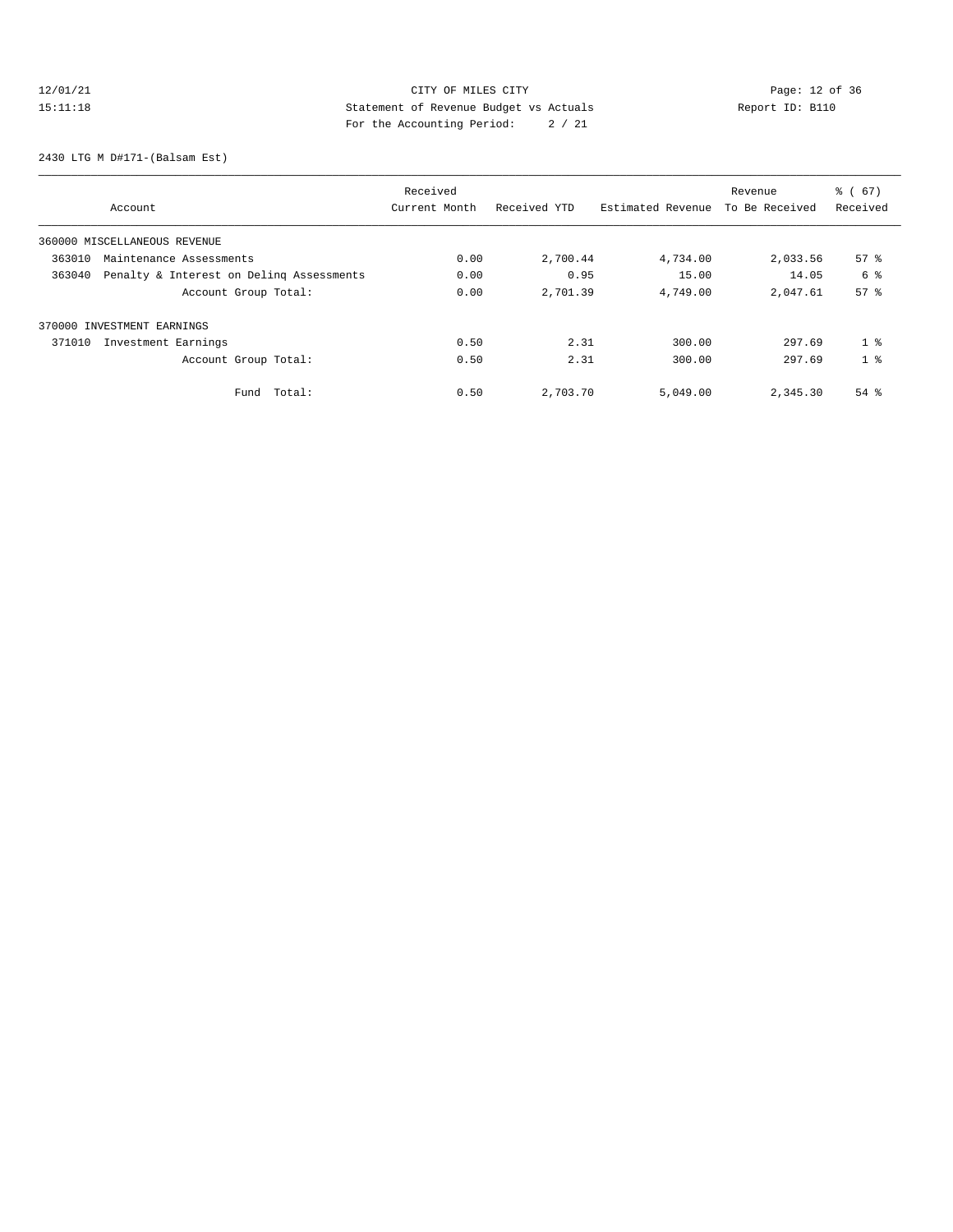# 12/01/21 Page: 13 of 36 Page: 13 of 36 Page: 13 Of 36 Page: 13 Of 36 Page: 13 Of 36 15:11:18 Statement of Revenue Budget vs Actuals Report ID: B110 For the Accounting Period: 2 / 21

2440 LTG M D#172-(Main Str)

| Account                                            | Received<br>Current Month | Received YTD | Estimated Revenue | Revenue<br>To Be Received | $\frac{3}{6}$ (67)<br>Received |
|----------------------------------------------------|---------------------------|--------------|-------------------|---------------------------|--------------------------------|
| 360000 MISCELLANEOUS REVENUE                       |                           |              |                   |                           |                                |
| 363010<br>Maintenance Assessments                  | 77.92                     | 19,603.89    | 30,533.00         | 10,929.11                 | 64 %                           |
| 363040<br>Penalty & Interest on Deling Assessments | 1.36                      | 26.32        | 100.00            | 73.68                     | $26$ $%$                       |
| Account Group Total:                               | 79.28                     | 19,630.21    | 30,633.00         | 11,002.79                 | 64 %                           |
| 370000 INVESTMENT EARNINGS                         |                           |              |                   |                           |                                |
| Investment Earnings<br>371010                      | 3.77                      | 17.47        | 75.00             | 57.53                     | $23$ $%$                       |
| Account Group Total:                               | 3.77                      | 17.47        | 75.00             | 57.53                     | $23$ $%$                       |
| Total:<br>Fund                                     | 83.05                     | 19,647.68    | 30,708.00         | 11,060.32                 | $64$ $\frac{6}{3}$             |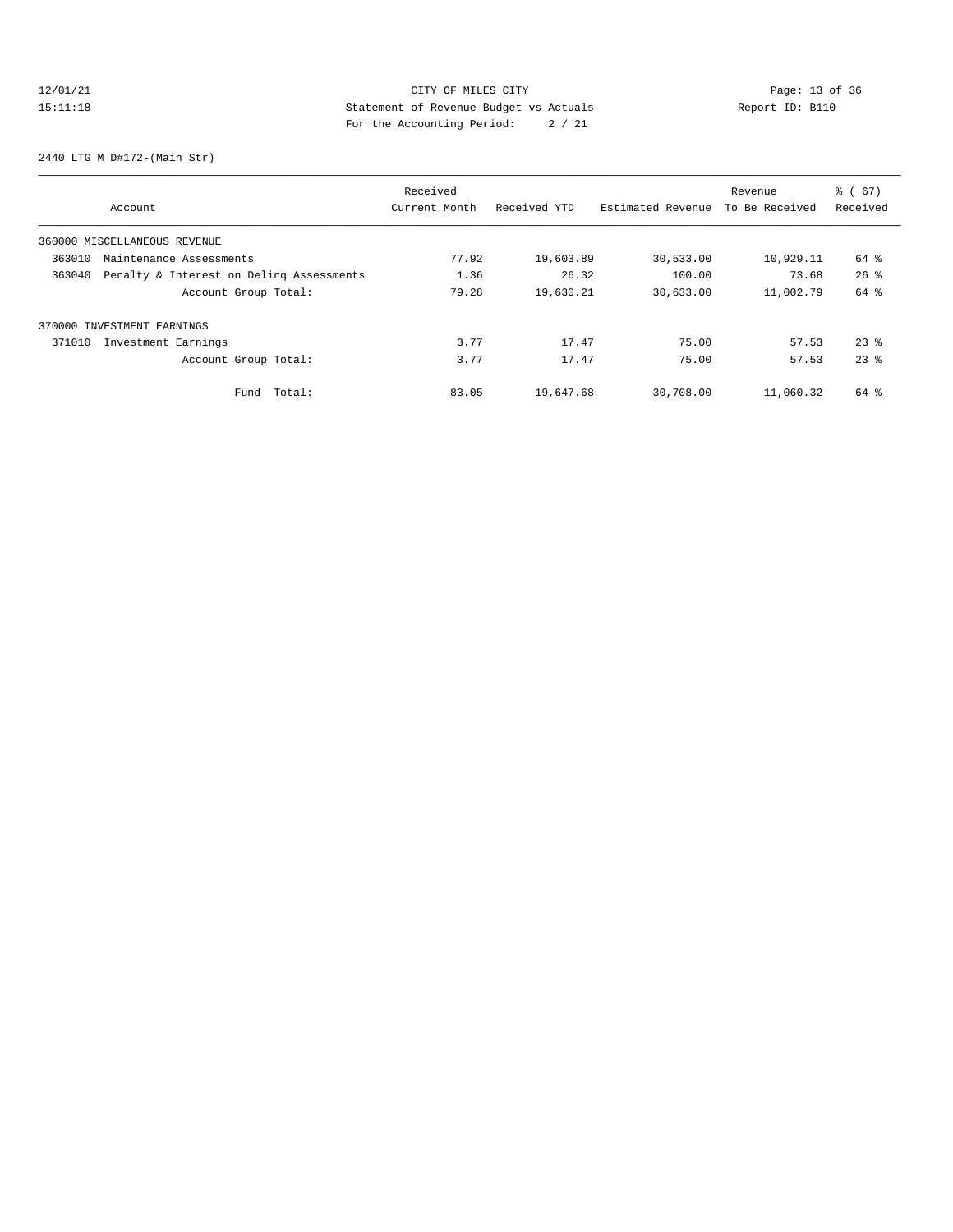# 12/01/21 Page: 14 of 36 15:11:18 Statement of Revenue Budget vs Actuals Report ID: B110 For the Accounting Period: 2 / 21

2450 LTG M D#195-(SG-Trico)

| Account                                            |                      | Received<br>Current Month | Received YTD | Estimated Revenue | Revenue<br>To Be Received | $\frac{3}{6}$ (67)<br>Received |
|----------------------------------------------------|----------------------|---------------------------|--------------|-------------------|---------------------------|--------------------------------|
| 360000 MISCELLANEOUS REVENUE                       |                      |                           |              |                   |                           |                                |
| 363010<br>Maintenance Assessments                  |                      | 28.06                     | 1,900.02     | 3,172.00          | 1,271.98                  | 60 %                           |
| Penalty & Interest on Deling Assessments<br>363040 |                      | 0.49                      | 1.95         | 10.00             | 8.05                      | $20*$                          |
|                                                    | Account Group Total: | 28.55                     | 1,901.97     | 3,182.00          | 1,280.03                  | 60 %                           |
| 370000 INVESTMENT EARNINGS                         |                      |                           |              |                   |                           |                                |
| Investment Earnings<br>371010                      |                      | 0.88                      | 4.37         | 75.00             | 70.63                     | 6 %                            |
|                                                    | Account Group Total: | 0.88                      | 4.37         | 75.00             | 70.63                     | 6 %                            |
|                                                    | Total:<br>Fund       | 29.43                     | 1,906.34     | 3,257.00          | 1,350.66                  | 59 %                           |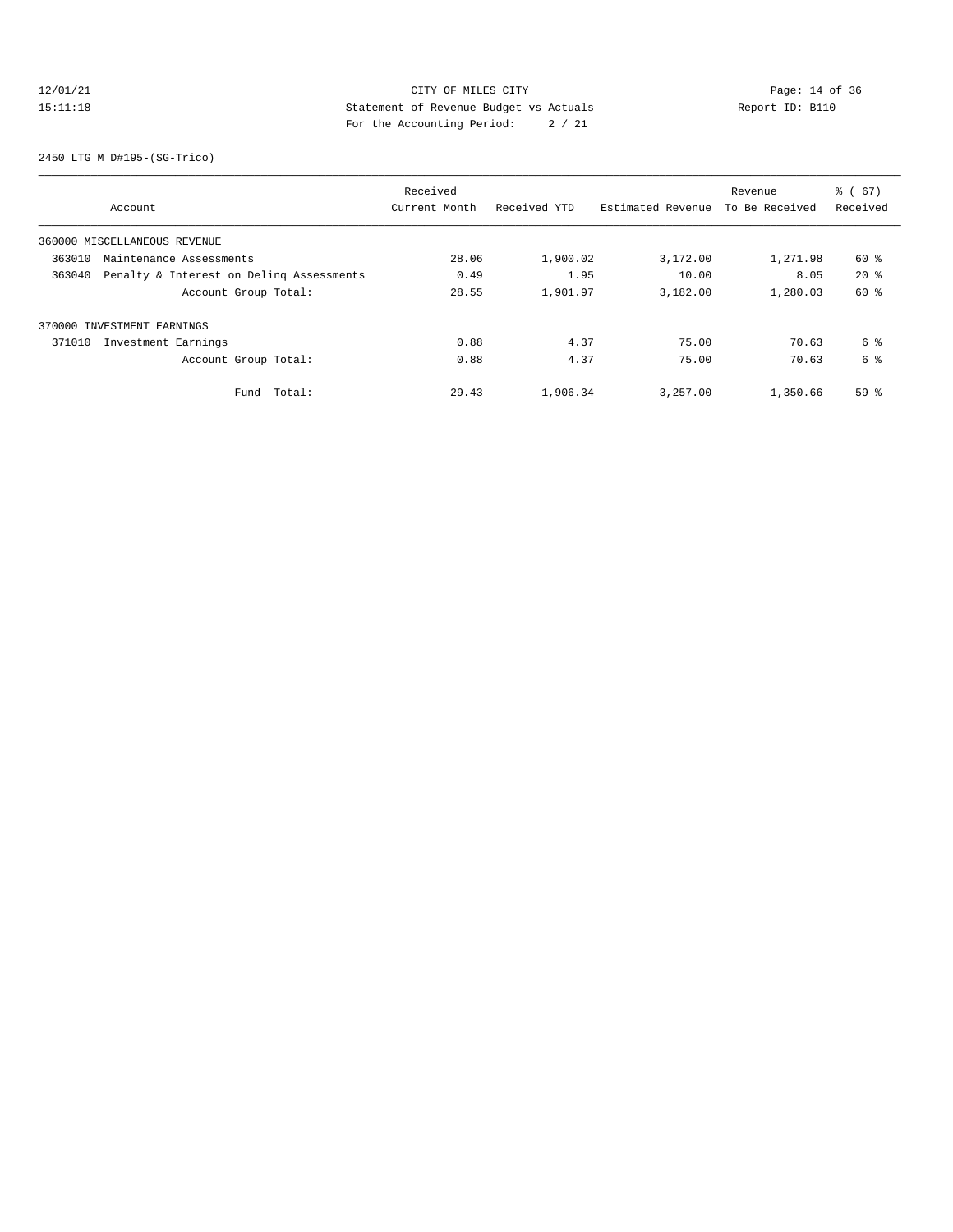## 12/01/21 CITY OF MILES CITY<br>15:11:18 Deport ID: Bl10<br>15:11:18 Deport ID: Note and Statement of Revenue Budget vs Actuals<br>15:11:18 15:11:18 Statement of Revenue Budget vs Actuals Report ID: B110 For the Accounting Period: 2 / 21

2470 LTG M D#202-(SG-MDU&NV)

| Account                                            | Received<br>Current Month | Received YTD | Estimated Revenue | Revenue<br>To Be Received | $\frac{3}{6}$ (67)<br>Received |
|----------------------------------------------------|---------------------------|--------------|-------------------|---------------------------|--------------------------------|
|                                                    |                           |              |                   |                           |                                |
| 360000 MISCELLANEOUS REVENUE                       |                           |              |                   |                           |                                |
| 363010<br>Maintenance Assessments                  | 168.48                    | 3,644.48     | 5,542.00          | 1,897.52                  | 66 %                           |
| Penalty & Interest on Deling Assessments<br>363040 | 2.94                      | 38.24        | 75.00             | 36.76                     | $51$ %                         |
| Account Group Total:                               | 171.42                    | 3,682.72     | 5,617.00          | 1,934.28                  | 66 %                           |
| 370000 INVESTMENT EARNINGS                         |                           |              |                   |                           |                                |
| 371010<br>Investment Earnings                      | 1.55                      | 6.62         | 50.00             | 43.38                     | $13*$                          |
| Account Group Total:                               | 1.55                      | 6.62         | 50.00             | 43.38                     | $13*$                          |
| Fund Total:                                        | 172.97                    | 3,689.34     | 5,667.00          | 1,977.66                  | 65 %                           |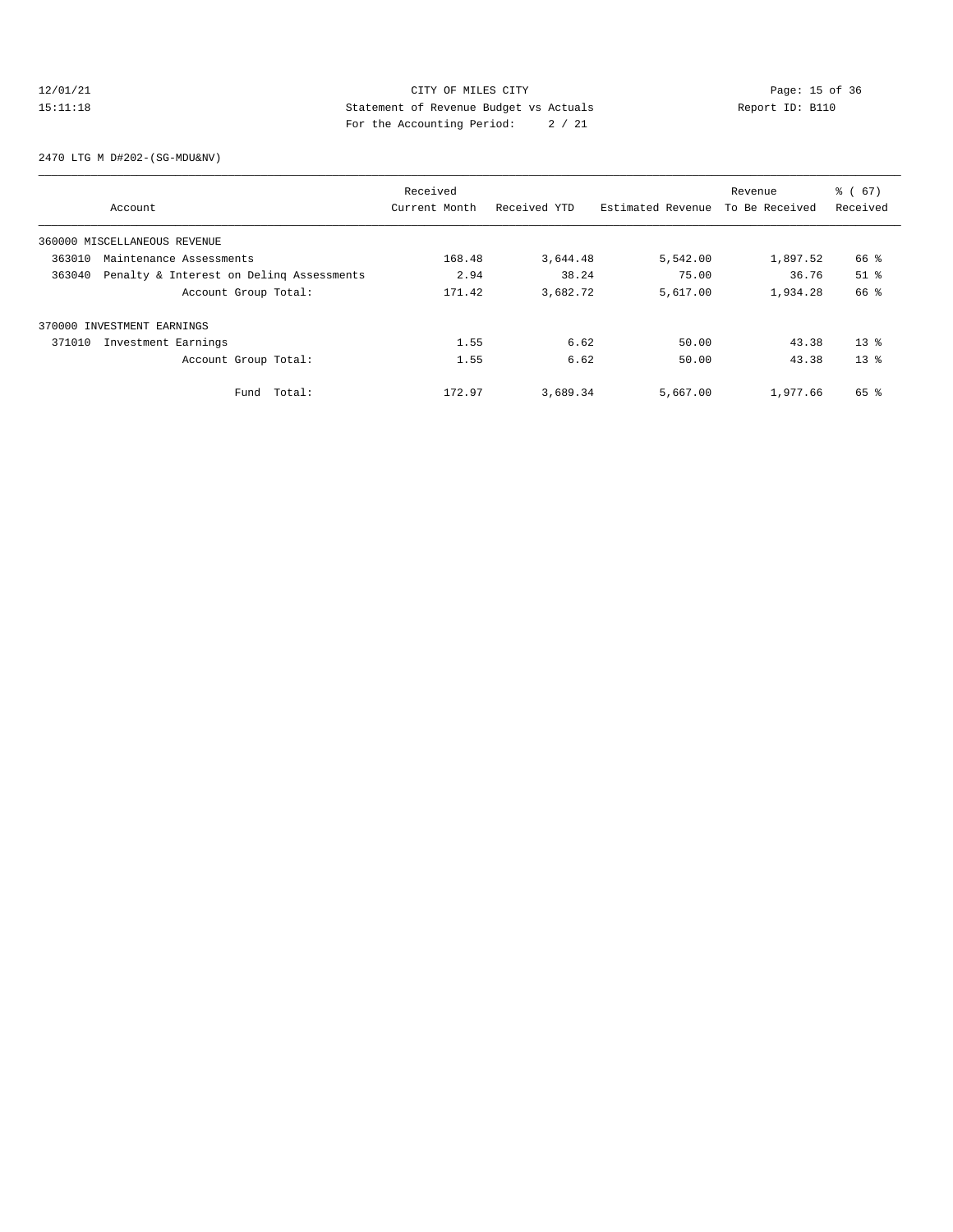## 12/01/21 Page: 16 of 36 CITY OF MILES CITY 15:11:18 Statement of Revenue Budget vs Actuals Report ID: B110 For the Accounting Period: 2 / 21

2480 LTG M M#173-(Milestown Estates)

|        | Account                                  | Received<br>Current Month | Received YTD | Estimated Revenue | Revenue<br>To Be Received | $\frac{1}{6}$ (67)<br>Received |
|--------|------------------------------------------|---------------------------|--------------|-------------------|---------------------------|--------------------------------|
|        | 360000 MISCELLANEOUS REVENUE             |                           |              |                   |                           |                                |
| 363010 | Maintenance Assessments                  | 0.00                      | 2,419.68     | 3,276.00          | 856.32                    | 74 %                           |
| 363040 | Penalty & Interest on Deling Assessments | 0.00                      | 2.43         | 10.00             | 7.57                      | $24$ $%$                       |
|        | Account Group Total:                     | 0.00                      | 2,422.11     | 3,286.00          | 863.89                    | 74 %                           |
|        | 370000 INVESTMENT EARNINGS               |                           |              |                   |                           |                                |
| 371010 | Investment Earnings                      | 0.43                      | 1.60         | 20.00             | 18.40                     | 8 %                            |
|        | Account Group Total:                     | 0.43                      | 1.60         | 20.00             | 18.40                     | 8 %                            |
|        | Total:<br>Fund                           | 0.43                      | 2,423.71     | 3,306.00          | 882.29                    | 73 %                           |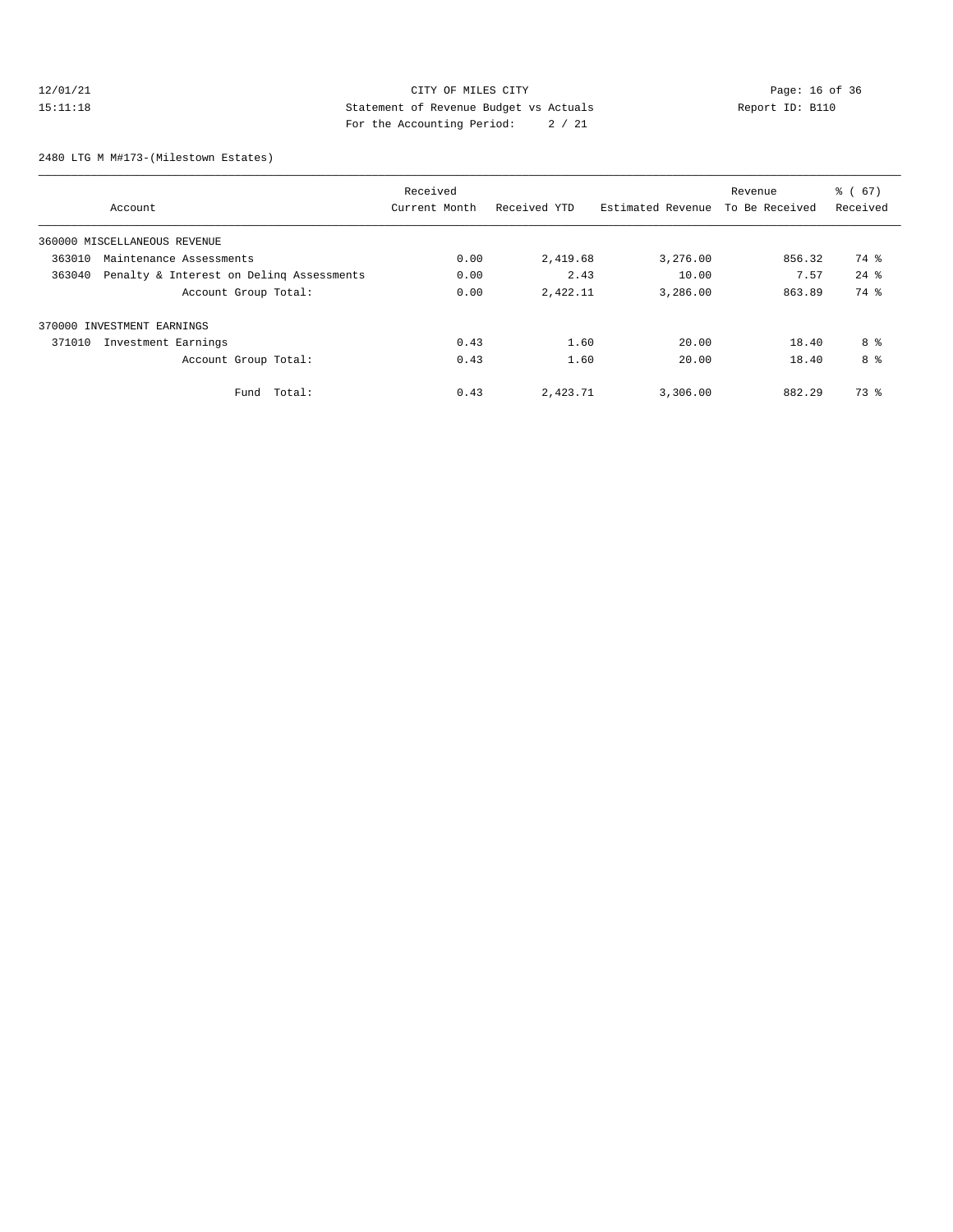# 12/01/21 Page: 17 of 36 15:11:18 Statement of Revenue Budget vs Actuals Report ID: B110 For the Accounting Period: 2 / 21

2510 STR MAINT DIST #204

|        |                                          | Received      |                |                   | Revenue        | % (67)         |
|--------|------------------------------------------|---------------|----------------|-------------------|----------------|----------------|
|        | Account                                  | Current Month | Received YTD   | Estimated Revenue | To Be Received | Received       |
|        | 330000 INTERGOVERNMENTAL REVENUES        |               |                |                   |                |                |
| 331113 | FEMA -Projects                           | 0.00          | 0.00           | 18,400.00         | 18,400.00      | 0 <sup>8</sup> |
| 331990 | Federal Stimulus                         | 0.00          | 4,488.92       | 0.00              | $-4,488.92$    | $***$ $ -$     |
|        | Account Group Total:                     | 0.00          | 4,488.92       | 18,400.00         | 13,911.08      | $24$ %         |
|        | 360000 MISCELLANEOUS REVENUE             |               |                |                   |                |                |
| 362020 | MISC REVENUE                             | 0.00          | 10,422.50      | 0.00              | $-10.422.50$   | $***$ $ -$     |
| 363010 | Maintenance Assessments                  | 7,591.20      | 1, 114, 619.67 | 1,803,521.00      | 688,901.33     | $62$ $%$       |
| 363040 | Penalty & Interest on Deling Assessments | 132.44        | 3,010.57       | 4,000.00          | 989.43         | 75 %           |
|        | Account Group Total:                     | 7,723.64      | 1,128,052.74   | 1,807,521.00      | 679,468.26     | $62$ $%$       |
|        | 370000 INVESTMENT EARNINGS               |               |                |                   |                |                |
| 371010 | Investment Earnings                      | 44.97         | 77.66          | 10,000.00         | 9,922.34       | 1 <sup>8</sup> |
|        | Account Group Total:                     | 44.97         | 77.66          | 10,000.00         | 9,922.34       | 1 <sup>8</sup> |
|        | 380000 OTHER FINANCING SOURCES           |               |                |                   |                |                |
| 383000 | Interfund Operating Transfer             | 0.00          | 600,000.00     | 684,208.00        | 84,208.00      | 88 %           |
|        | Account Group Total:                     | 0.00          | 600,000.00     | 684,208.00        | 84,208.00      | 88 %           |
|        | Fund Total:                              | 7,768.61      | 1,732,619.32   | 2,520,129.00      | 787,509.68     | 69 %           |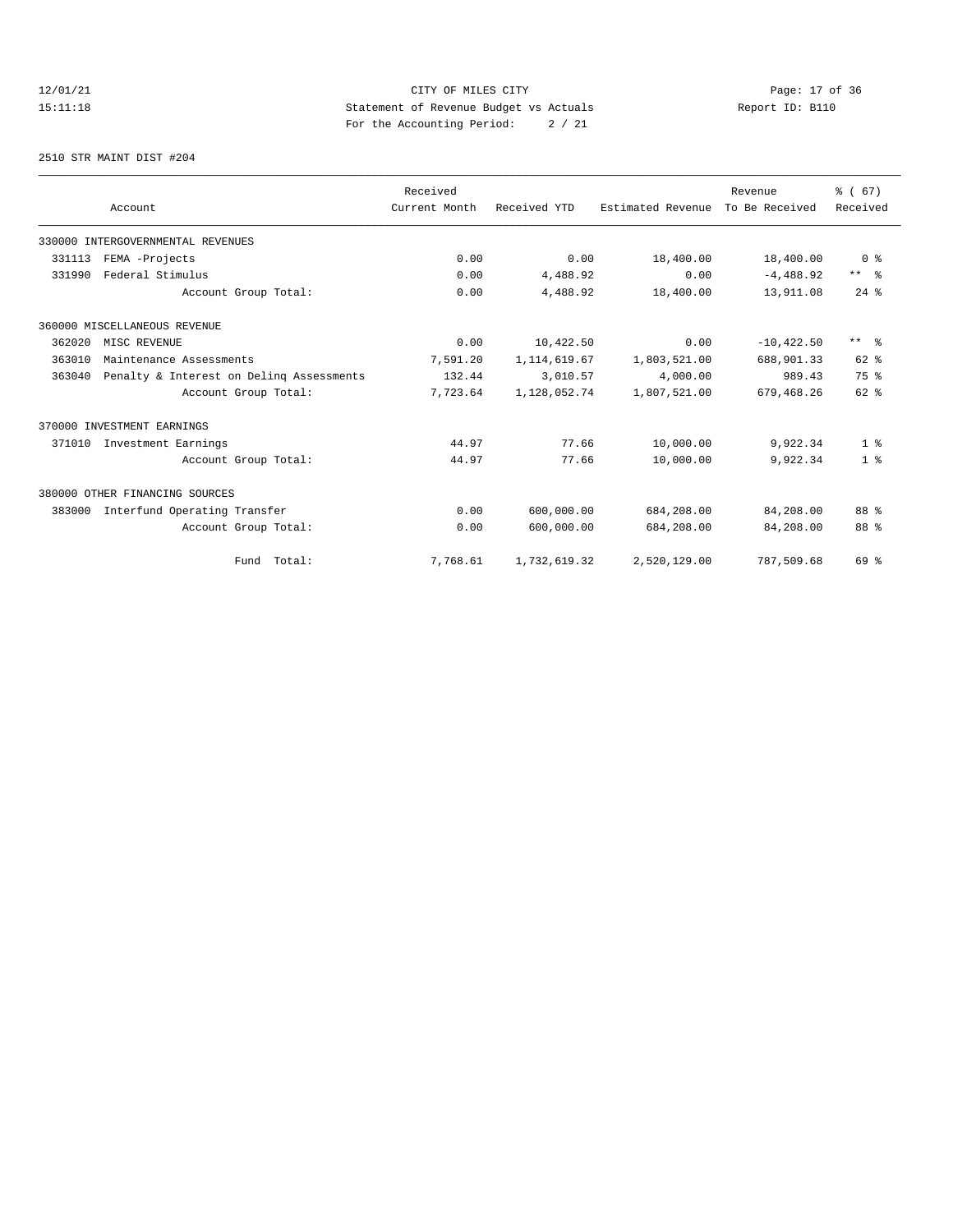# 12/01/21 Page: 18 of 36 15:11:18 Statement of Revenue Budget vs Actuals Report ID: B110 For the Accounting Period: 2 / 21

2520 STR MAINT DIST #205

|                                                    | Received      |              |                   | Revenue        | % (67)                  |
|----------------------------------------------------|---------------|--------------|-------------------|----------------|-------------------------|
| Account                                            | Current Month | Received YTD | Estimated Revenue | To Be Received | Received                |
| 330000 INTERGOVERNMENTAL REVENUES                  |               |              |                   |                |                         |
| 331113<br>FEMA -Projects                           | 0.00          | 0.00         | 4,600.00          | 4,600.00       | 0 <sup>8</sup>          |
| Federal Stimulus<br>331990                         | 0.00          | 1,122.20     | 0.00              | $-1, 122.20$   | $***$ $ -$              |
| Account Group Total:                               | 0.00          | 1,122.20     | 4,600.00          | 3,477.80       | $24$ $%$                |
| 360000 MISCELLANEOUS REVENUE                       |               |              |                   |                |                         |
| 362020<br>MISC REVENUE                             | 0.00          | 2,544.00     | 0.00              | $-2,544.00$    | $***$ $=$ $\frac{6}{5}$ |
| 363010<br>Maintenance Assessments                  | 1,415.67      | 132,991.32   | 207,362.00        | 74,370.68      | 64 %                    |
| 363040<br>Penalty & Interest on Deling Assessments | 24.70         | 357.75       | 1,000.00          | 642.25         | 36%                     |
| Account Group Total:                               | 1,440.37      | 135,893.07   | 208,362.00        | 72,468.93      | 65 %                    |
| 370000 INVESTMENT EARNINGS                         |               |              |                   |                |                         |
| 371010<br>Investment Earnings                      | 89.93         | 370.33       | 4,000.00          | 3,629.67       | 9 <sup>8</sup>          |
| Account Group Total:                               | 89.93         | 370.33       | 4,000.00          | 3,629.67       | 9 <sup>8</sup>          |
| 380000 OTHER FINANCING SOURCES                     |               |              |                   |                |                         |
| Interfund Operating Transfer<br>383000             | 0.00          | 0.00         | 83,878.00         | 83,878.00      | 0 <sup>8</sup>          |
| Account Group Total:                               | 0.00          | 0.00         | 83,878.00         | 83,878.00      | 0 <sup>8</sup>          |
| Fund Total:                                        | 1,530.30      | 137,385.60   | 300,840.00        | 163, 454.40    | 46%                     |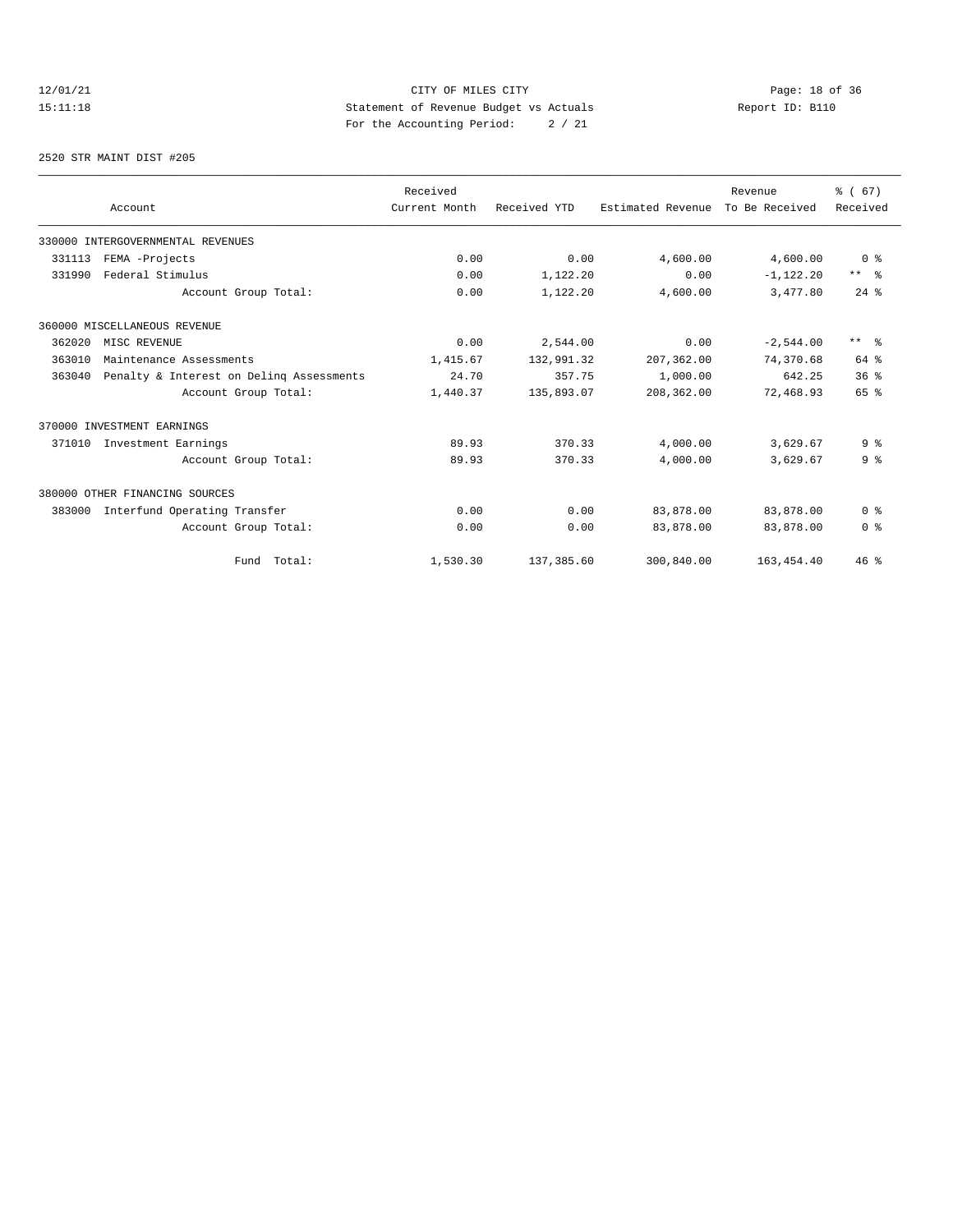## 12/01/21 Page: 19 of 36 CITY OF MILES CITY CHANGES CONTROL PAGE: 19 of 36 15:11:18 Statement of Revenue Budget vs Actuals Report ID: B110 For the Accounting Period: 2 / 21

2540 STR MAINT DIST#207-(MILESTOWN ESTATES)

|                                                    | Received      |              |                   | Revenue        | $\frac{3}{6}$ (67) |
|----------------------------------------------------|---------------|--------------|-------------------|----------------|--------------------|
| Account                                            | Current Month | Received YTD | Estimated Revenue | To Be Received | Received           |
| 360000 MISCELLANEOUS REVENUE                       |               |              |                   |                |                    |
| 363010<br>Maintenance Assessments                  | 0.00          | 3,479.77     | 4,620.00          | 1,140.23       | 75 %               |
| 363040<br>Penalty & Interest on Deling Assessments | 0.00          | 6.91         | 20.00             | 13.09          | 35 <sup>8</sup>    |
| Account Group Total:                               | 0.00          | 3,486.68     | 4,640.00          | 1, 153, 32     | 75 %               |
| 370000 INVESTMENT EARNINGS                         |               |              |                   |                |                    |
| 371010<br>Investment Earnings                      | 2.00          | 8.02         | 100.00            | 91.98          | 8 %                |
| Account Group Total:                               | 2.00          | 8.02         | 100.00            | 91.98          | 8 %                |
| Total:<br>Fund                                     | 2.00          | 3,494.70     | 4,740.00          | 1,245.30       | 74 %               |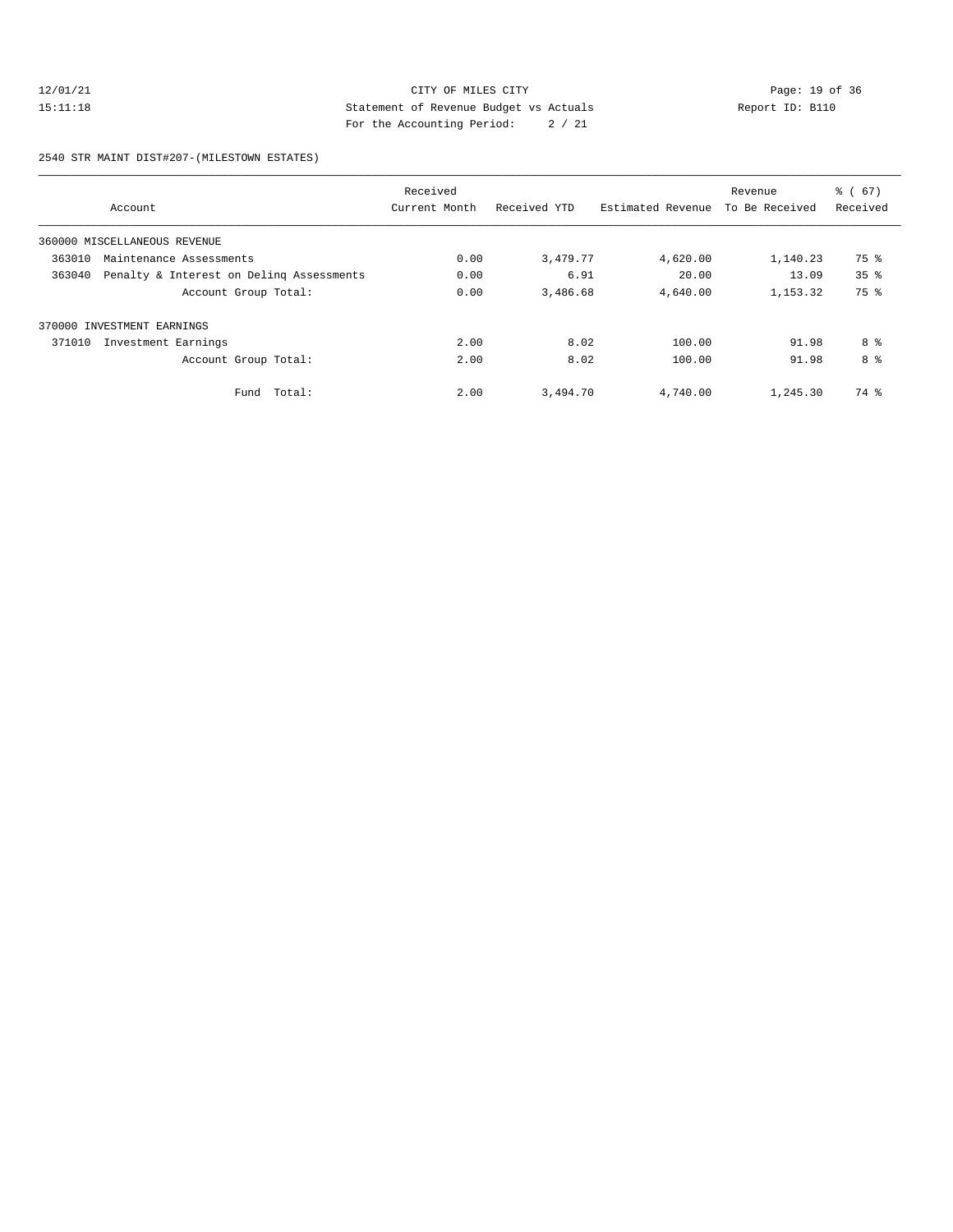# 12/01/21 Page: 20 of 36 15:11:18 Statement of Revenue Budget vs Actuals Report ID: B110 For the Accounting Period: 2 / 21

#### 2701 Fire Grants

|                                   |                         | Received      |              |                   | Revenue        | % (67)         |
|-----------------------------------|-------------------------|---------------|--------------|-------------------|----------------|----------------|
| Account                           |                         | Current Month | Received YTD | Estimated Revenue | To Be Received | Received       |
| 330000 INTERGOVERNMENTAL REVENUES |                         |               |              |                   |                |                |
| FEMA -Projects<br>331113          |                         | 0.00          | 0.00         | 300,000.00        | 300,000.00     | 0 %            |
|                                   | Account Group Total:    | 0.00          | 0.00         | 300,000.00        | 300,000.00     | 0 %            |
| 360000 MISCELLANEOUS REVENUE      |                         |               |              |                   |                |                |
| 362020<br>MISC REVENUE            |                         | 0.00          | 0.00         | 24,087.00         | 24,087.00      | 0 %            |
| 365040                            | DONATIONS-FIRE/AMB      | 0.00          | 0.00         | 350.00            | 350.00         | 0 %            |
| 367000                            | Sale of Junk or Salvage | 0.00          | 0.00         | 1,000.00          | 1,000.00       | 0 <sup>8</sup> |
|                                   | Account Group Total:    | 0.00          | 0.00         | 25,437.00         | 25,437.00      | 0 %            |
|                                   | Fund Total:             | 0.00          | 0.00         | 325, 437, 00      | 325, 437, 00   | 0 %            |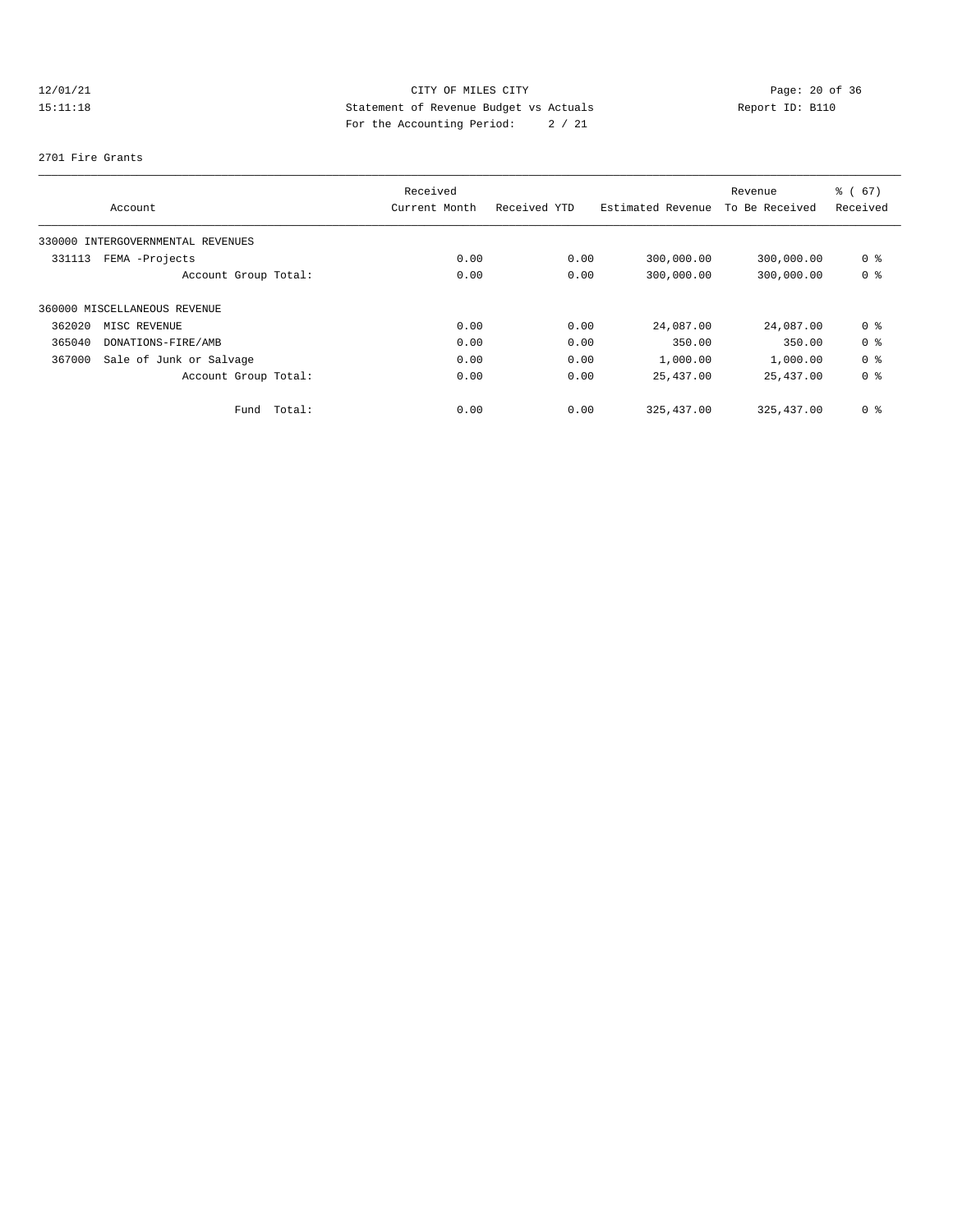## 12/01/21 Page: 21 of 36 Page: 21 of 36 Page: 21 of 36 Page: 21 of 36 Page: 21 of 36 15:11:18 Statement of Revenue Budget vs Actuals Report ID: B110 For the Accounting Period: 2 / 21

2820 GAS TAX

| Account                              | Received<br>Current Month | Received YTD | Estimated Revenue | Revenue<br>To Be Received | 8 ( 67 )<br>Received |
|--------------------------------------|---------------------------|--------------|-------------------|---------------------------|----------------------|
| 330000 INTERGOVERNMENTAL REVENUES    |                           |              |                   |                           |                      |
| Gasoline Tax Apportionment<br>335040 | 14,184.04                 | 113, 472. 27 | 170,208.00        | 56,735.73                 | 67 %                 |
| Account Group Total:                 | 14,184.04                 | 113, 472. 27 | 170,208.00        | 56,735.73                 | 67 %                 |
| Fund Total:                          | 14,184.04                 | 113,472.27   | 170,208.00        | 56,735.73                 | 67 %                 |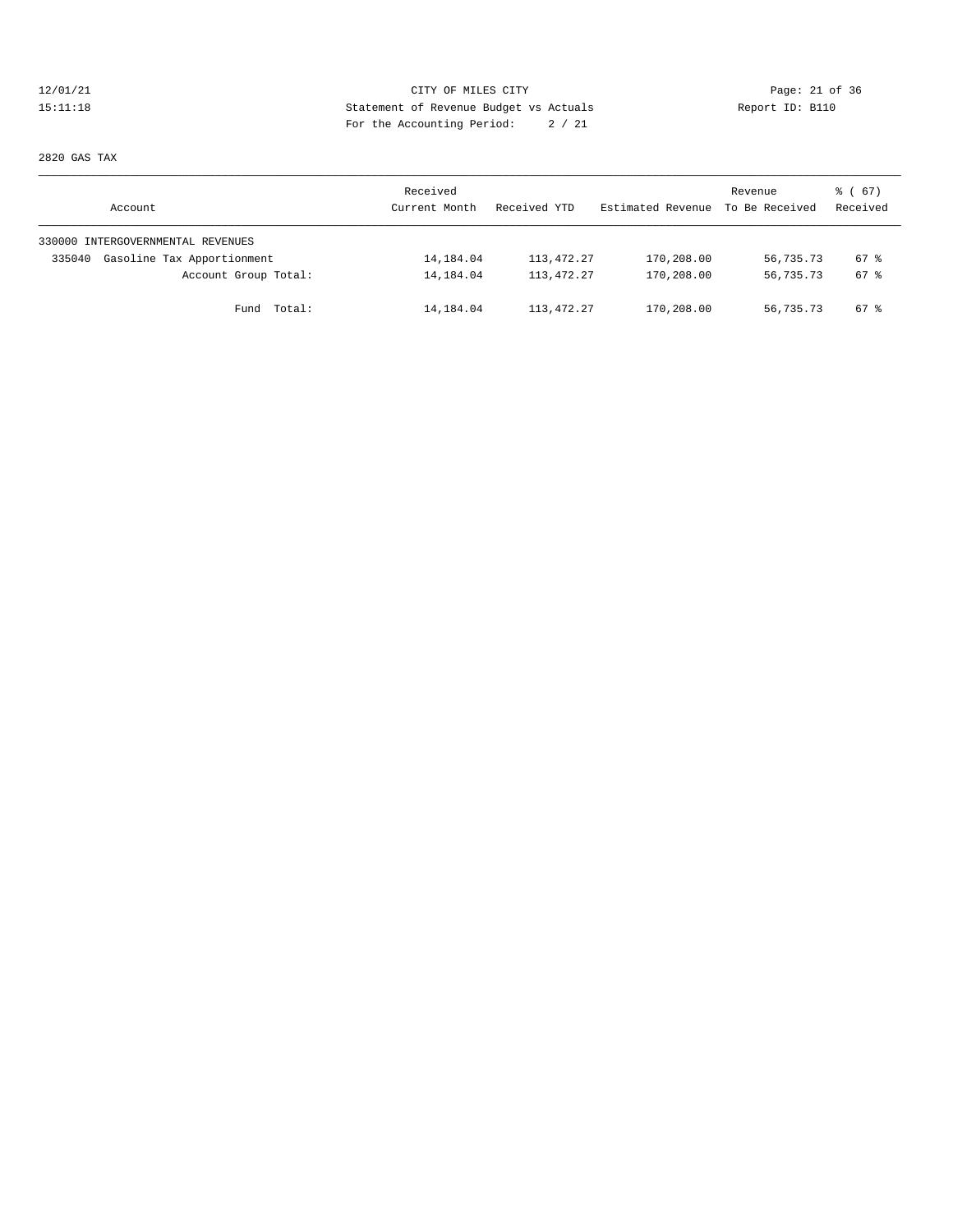# 12/01/21 Page: 22 of 36 15:11:18 Statement of Revenue Budget vs Actuals Report ID: B110 For the Accounting Period: 2 / 21

#### 2821 HB473- Fuel Tax

|                                        | Received      |              | Revenue           |                | $\frac{3}{6}$ (67) |  |
|----------------------------------------|---------------|--------------|-------------------|----------------|--------------------|--|
| Account                                | Current Month | Received YTD | Estimated Revenue | To Be Received | Received           |  |
| 330000 INTERGOVERNMENTAL REVENUES      |               |              |                   |                |                    |  |
| 335041<br>HB473                        | 0.00          | 0.00         | 100,000.00        | 100,000.00     | 0 %                |  |
| Account Group Total:                   | 0.00          | 0.00         | 100,000.00        | 100,000.00     | 0 <sup>8</sup>     |  |
| 380000 OTHER FINANCING SOURCES         |               |              |                   |                |                    |  |
| Interfund Operating Transfer<br>383000 | 0.00          | 0.00         | 5,000.00          | 5,000.00       | 0 %                |  |
| Account Group Total:                   | 0.00          | 0.00         | 5,000.00          | 5,000.00       | 0 %                |  |
| Total:<br>Fund                         | 0.00          | 0.00         | 105,000.00        | 105,000.00     | 0 %                |  |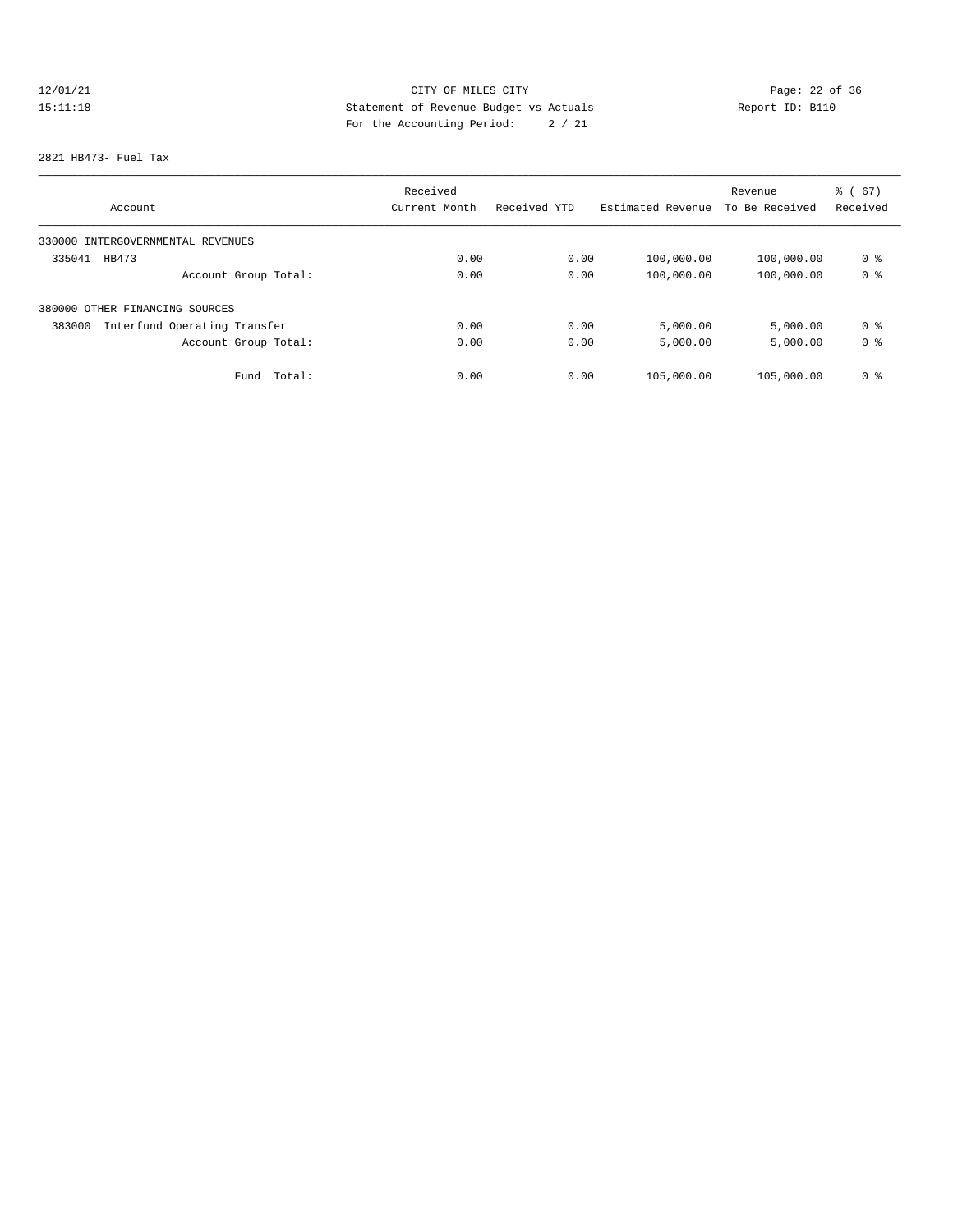## 12/01/21 Page: 23 of 36 15:11:18 Statement of Revenue Budget vs Actuals Report ID: B110 For the Accounting Period: 2 / 21

2850 Southeastern Montana Dispatch-911

|                                   |        | Received      |              | Revenue           |                | $\frac{3}{6}$ (67) |
|-----------------------------------|--------|---------------|--------------|-------------------|----------------|--------------------|
| Account                           |        | Current Month | Received YTD | Estimated Revenue | To Be Received | Received           |
| 330000 INTERGOVERNMENTAL REVENUES |        |               |              |                   |                |                    |
| Basic 911 Funds<br>335080         |        | 0.00          | 94,200.04    | 201,000.00        | 106,799.96     | $47*$              |
| Account Group Total:              |        | 0.00          | 94,200.04    | 201,000.00        | 106,799.96     | $47*$              |
| 370000 INVESTMENT EARNINGS        |        |               |              |                   |                |                    |
| 371010<br>Investment Earnings     |        | 26.67         | 70.88        | 9,051.00          | 8,980.12       | 1 <sup>8</sup>     |
| Account Group Total:              |        | 26.67         | 70.88        | 9,051.00          | 8,980.12       | 1 <sup>°</sup>     |
| Fund                              | Total: | 26.67         | 94,270.92    | 210,051.00        | 115,780.08     | $45$ %             |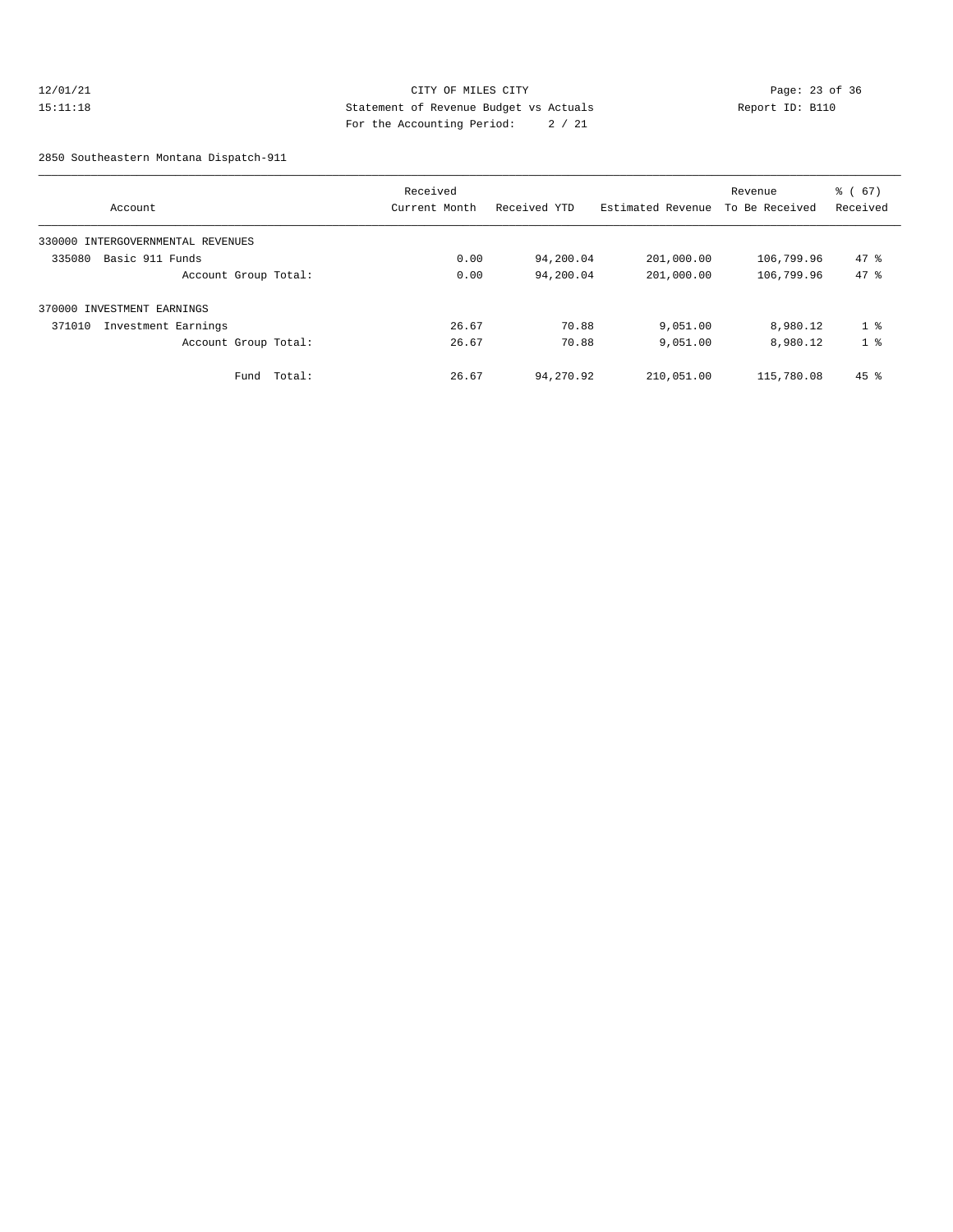# 12/01/21 Page: 24 of 36 15:11:18 Statement of Revenue Budget vs Actuals Report ID: B110 For the Accounting Period: 2 / 21

#### 2880 LIBRARY GRANTS

|        | Account                           | Received<br>Current Month | Received YTD | Estimated Revenue | Revenue<br>To Be Received | 8 ( 67)<br>Received |
|--------|-----------------------------------|---------------------------|--------------|-------------------|---------------------------|---------------------|
|        |                                   |                           |              |                   |                           |                     |
|        | 330000 INTERGOVERNMENTAL REVENUES |                           |              |                   |                           |                     |
| 334100 | Library - State Aid               | 0.00                      | 5,398.69     | 5,399.00          | 0.31                      | $100$ %             |
| 334101 | HB#193-Interlibrary Loan Reimb    | 0.00                      | 0.00         | 5,000.00          | 5,000.00                  | 0 %                 |
| 334104 | Sagebrush Fed Headquarters        | 0.00                      | 0.00         | 5,757.00          | 5,757.00                  | 0 <sup>8</sup>      |
| 334105 | Sagebrush Fed/Coal Sev Tax        | 0.00                      | 5,756.23     | 0.00              | $-5.756.23$               | $***$ $\frac{6}{6}$ |
|        | Account Group Total:              | 0.00                      | 11, 154.92   | 16,156.00         | 5,001.08                  | 69 %                |
|        | Fund Total:                       | 0.00                      | 11,154.92    | 16,156.00         | 5,001.08                  | 69 %                |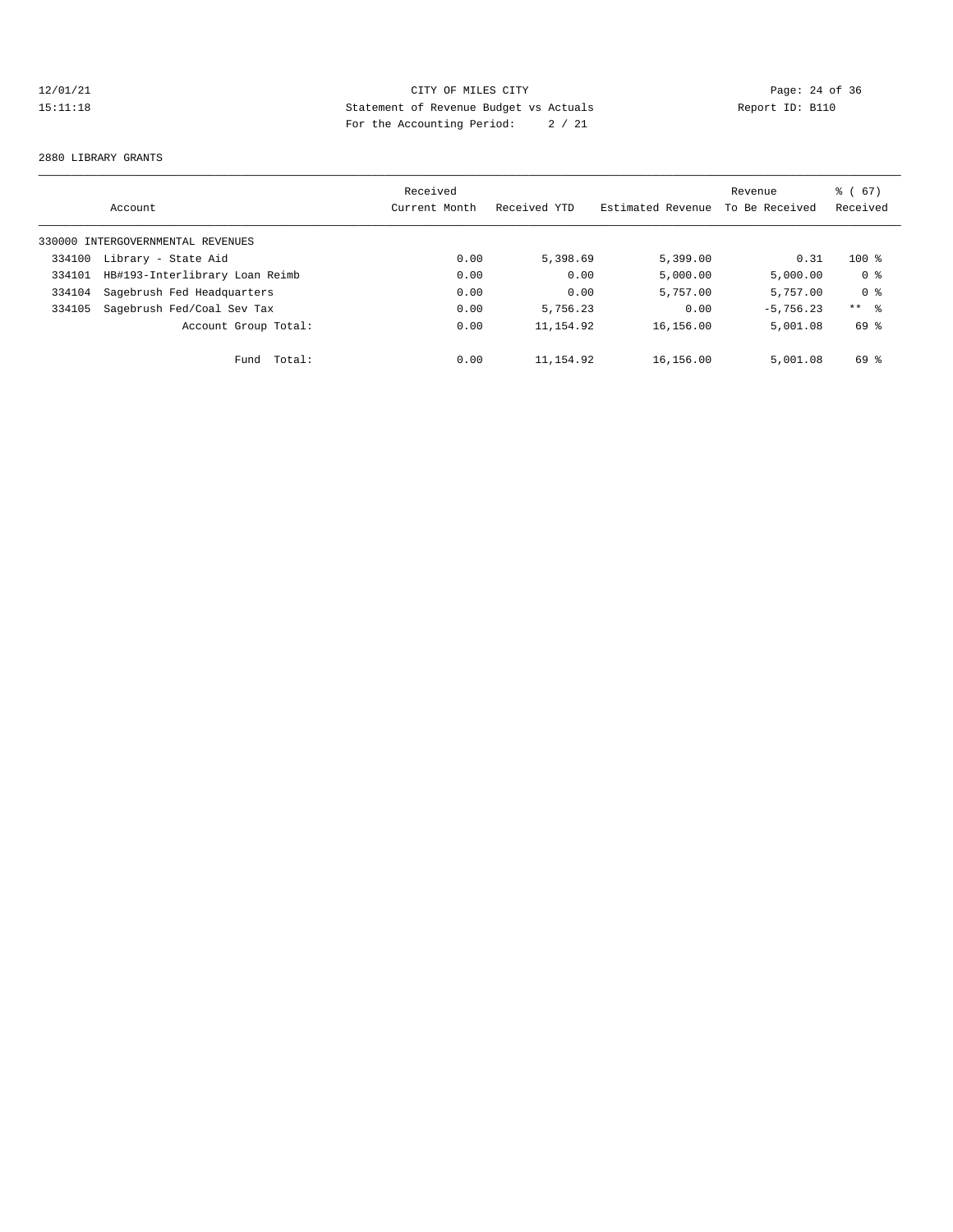# 12/01/21 Page: 25 of 36 Page: 25 of 36 Page: 25 of 36 Page: 25 of 36 Page: 25 of 36 15:11:18 Statement of Revenue Budget vs Actuals Report ID: B110 For the Accounting Period: 2 / 21

#### 2935 Historic Preservation

|                                        | Received      |              |                   | Revenue        | $\frac{3}{6}$ (67) |
|----------------------------------------|---------------|--------------|-------------------|----------------|--------------------|
| Account                                | Current Month | Received YTD | Estimated Revenue | To Be Received | Received           |
| 330000 INTERGOVERNMENTAL REVENUES      |               |              |                   |                |                    |
| 334000<br>State Grants                 | 0.00          | 3,000.00     | 6,000.00          | 3,000.00       | $50*$              |
| Account Group Total:                   | 0.00          | 3,000.00     | 6,000.00          | 3,000.00       | 50%                |
| 380000 OTHER FINANCING SOURCES         |               |              |                   |                |                    |
| Interfund Operating Transfer<br>383000 | 0.00          | 3,000.00     | 3,000.00          | 0.00           | $100$ %            |
| Account Group Total:                   | 0.00          | 3,000.00     | 3,000.00          | 0.00           | $100$ %            |
| Total:<br>Fund                         | 0.00          | 6.000.00     | 9,000.00          | 3,000.00       | $67*$              |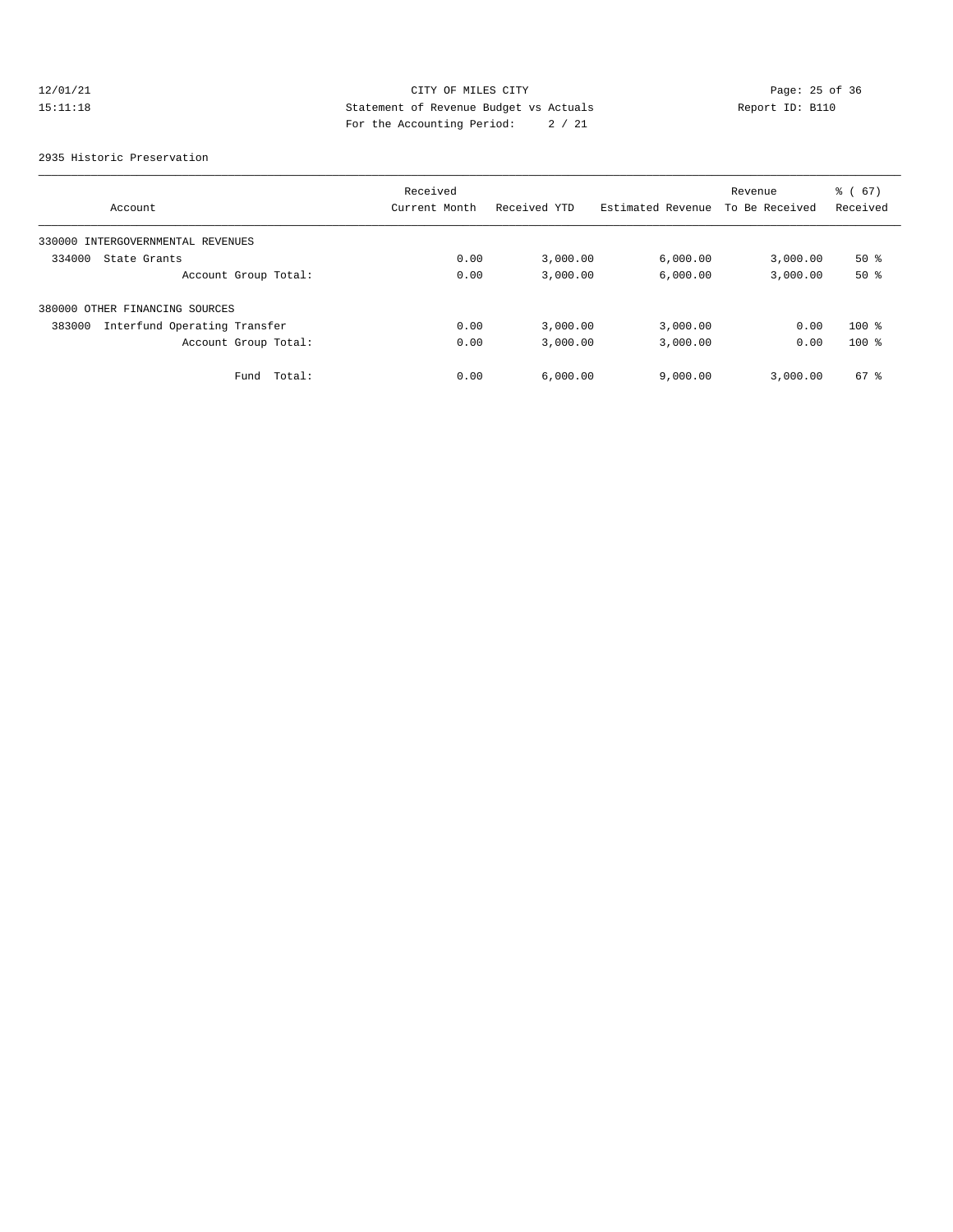## 12/01/21 CITY OF MILES CITY<br>15:11:18 Page: 26 of 36<br>15:11:18 Page: 26 of 36<br>15:11:18 Page: 26 of 36 15:11:18 Statement of Revenue Budget vs Actuals Report ID: B110 For the Accounting Period: 2 / 21

2985 RETIRED SENIOR VOLUNTEER PROG (RSVP)

|        | Account                           | Received<br>Current Month | Received YTD | Estimated Revenue | Revenue<br>To Be Received | $\frac{3}{6}$ (67)<br>Received |
|--------|-----------------------------------|---------------------------|--------------|-------------------|---------------------------|--------------------------------|
|        | 330000 INTERGOVERNMENTAL REVENUES |                           |              |                   |                           |                                |
| 331165 | RSVP FEDERAL GRANTS               | 6,367.00                  | 48,594.20    | 86,412.00         | 37,817.80                 | $56$ $\frac{6}{3}$             |
|        | Account Group Total:              | 6,367.00                  | 48,594.20    | 86,412.00         | 37,817.80                 | 56 <sup>8</sup>                |
|        | 360000 MISCELLANEOUS REVENUE      |                           |              |                   |                           |                                |
| 362020 | MISC REVENUE                      | 4,000.00                  | 6,005.00     | 18,600.00         | 12,595.00                 | $32*$                          |
| 365000 | Contributions and Donations       | 0.00                      | 1,262.29     | 0.00              | $-1, 262.29$              | $***$ $ -$                     |
|        | Account Group Total:              | 4,000.00                  | 7,267.29     | 18,600.00         | 11,332.71                 | 39 <sup>8</sup>                |
|        | 370000 INVESTMENT EARNINGS        |                           |              |                   |                           |                                |
| 371010 | Investment Earnings               | 3.92                      | 14.63        | 0.00              | $-14.63$                  | $***$ $=$ $\frac{6}{5}$        |
|        | Account Group Total:              | 3.92                      | 14.63        | 0.00              | $-14.63$                  | $***$ $=$                      |
|        | Fund Total:                       | 10,370.92                 | 55,876.12    | 105,012.00        | 49, 135.88                | $53$ $%$                       |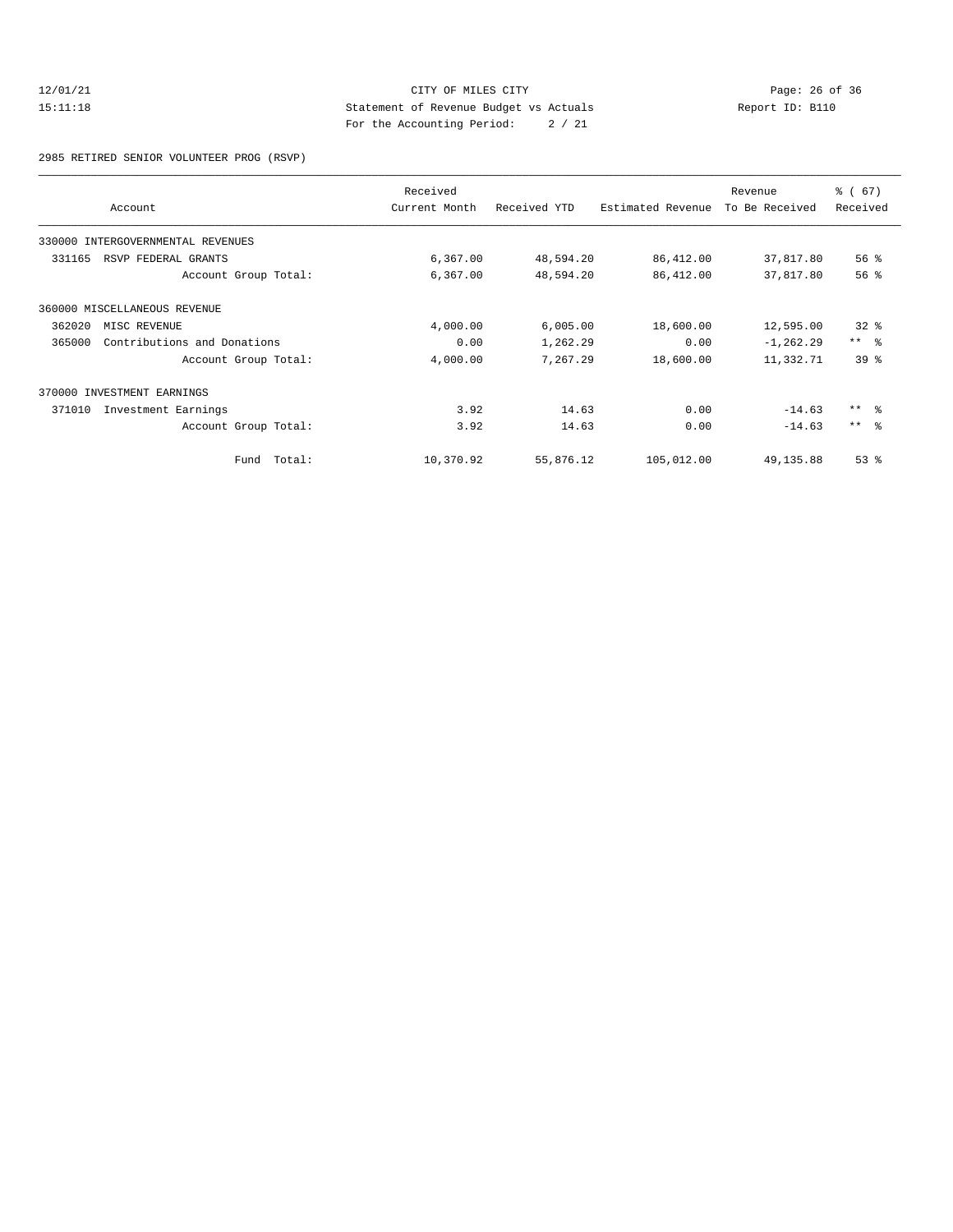## 12/01/21 Page: 27 of 36 Page: 27 of 36 Page: 27 of 36 Page: 27 of 36 Page: 27 of 36 15:11:18 Statement of Revenue Budget vs Actuals Report ID: B110 For the Accounting Period: 2 / 21

#### 3301 Judgement Settlement/Southgate

|                               |        | Received      |              |                   | Revenue        | $\frac{3}{6}$ (67) |
|-------------------------------|--------|---------------|--------------|-------------------|----------------|--------------------|
| Account                       |        | Current Month | Received YTD | Estimated Revenue | To Be Received | Received           |
| 310000 TAXES                  |        |               |              |                   |                |                    |
| Real Property Taxes<br>311010 |        | 227.40        | 57,434.69    | 101,700.00        | 44, 265. 31    | $56$ $\frac{6}{3}$ |
| Account Group Total:          |        | 227.40        | 57,434.69    | 101,700.00        | 44, 265. 31    | 56%                |
| 360000 MISCELLANEOUS REVENUE  |        |               |              |                   |                |                    |
| 362000<br>Insurance Proceeds  |        | 0.00          | 100,000.00   | 100,000.00        | 0.00           | $100$ %            |
| Account Group Total:          |        | 0.00          | 100,000.00   | 100,000.00        | 0.00           | $100$ %            |
| Fund                          | Total: | 227.40        | 157,434.69   | 201,700.00        | 44,265.31      | 78 %               |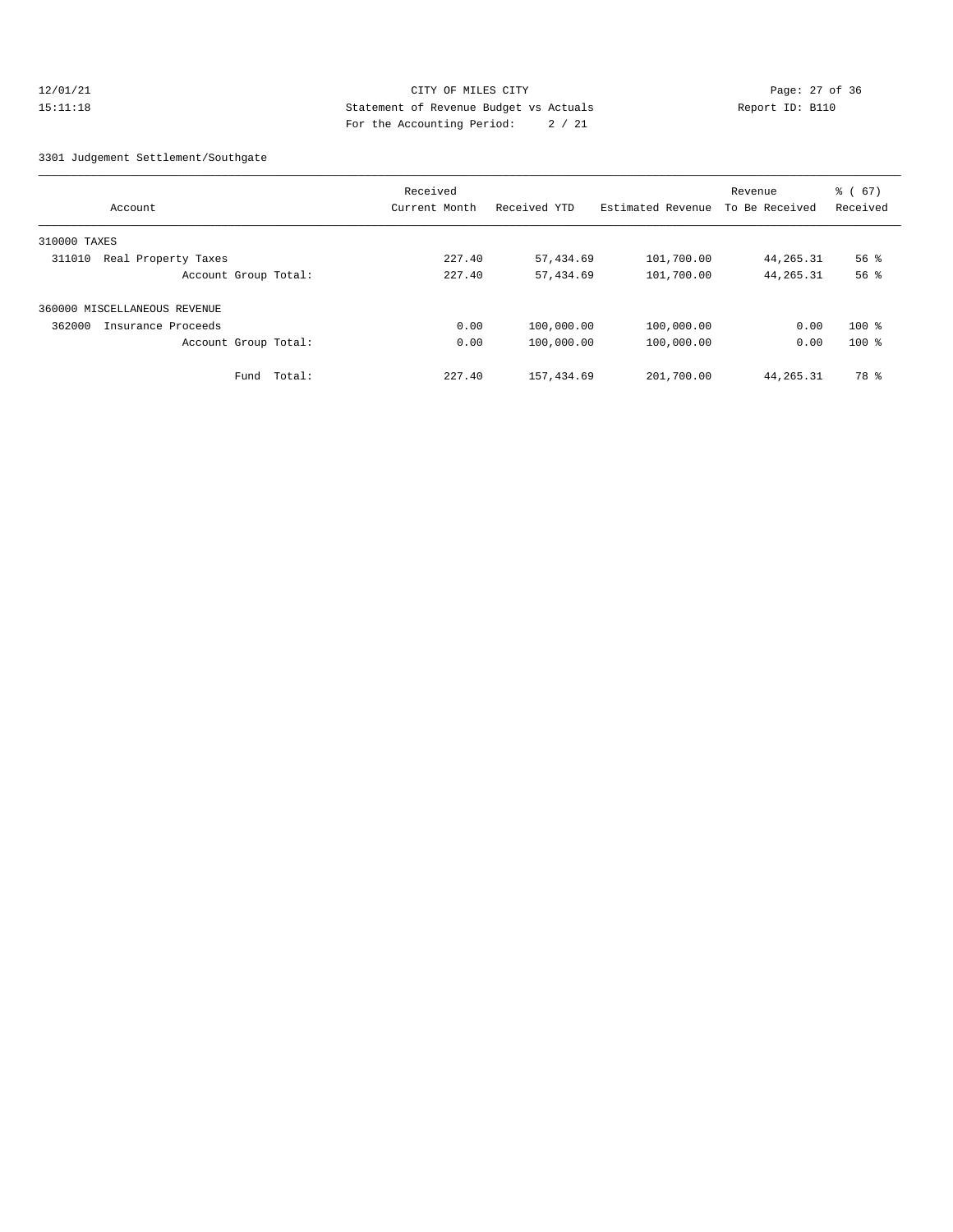## 12/01/21 CITY OF MILES CITY<br>15:11:18 Page: 28 of 36<br>15:11:18 CITY OF MILES CITY<br>15:11:18 Report ID: B110 15:11:18 Statement of Revenue Budget vs Actuals Report ID: B110 For the Accounting Period: 2 / 21

3670 SID 211

| Account                                           | Received<br>Current Month | Received YTD | Estimated Revenue To Be Received | Revenue  | 8 ( 67)<br>Received |
|---------------------------------------------------|---------------------------|--------------|----------------------------------|----------|---------------------|
| 360000 MISCELLANEOUS REVENUE                      |                           |              |                                  |          |                     |
| Bond Principal and Interest Assessments<br>363020 | 0.00                      | 1,980.47     | 3,790.00                         | 1,809.53 | $52$ $%$            |
| Account Group Total:                              | 0.00                      | 1,980.47     | 3,790.00                         | 1,809.53 | $52$ $%$            |
| Fund Total:                                       | 0.00                      | 1,980.47     | 3,790.00                         | 1,809.53 | $52$ $%$            |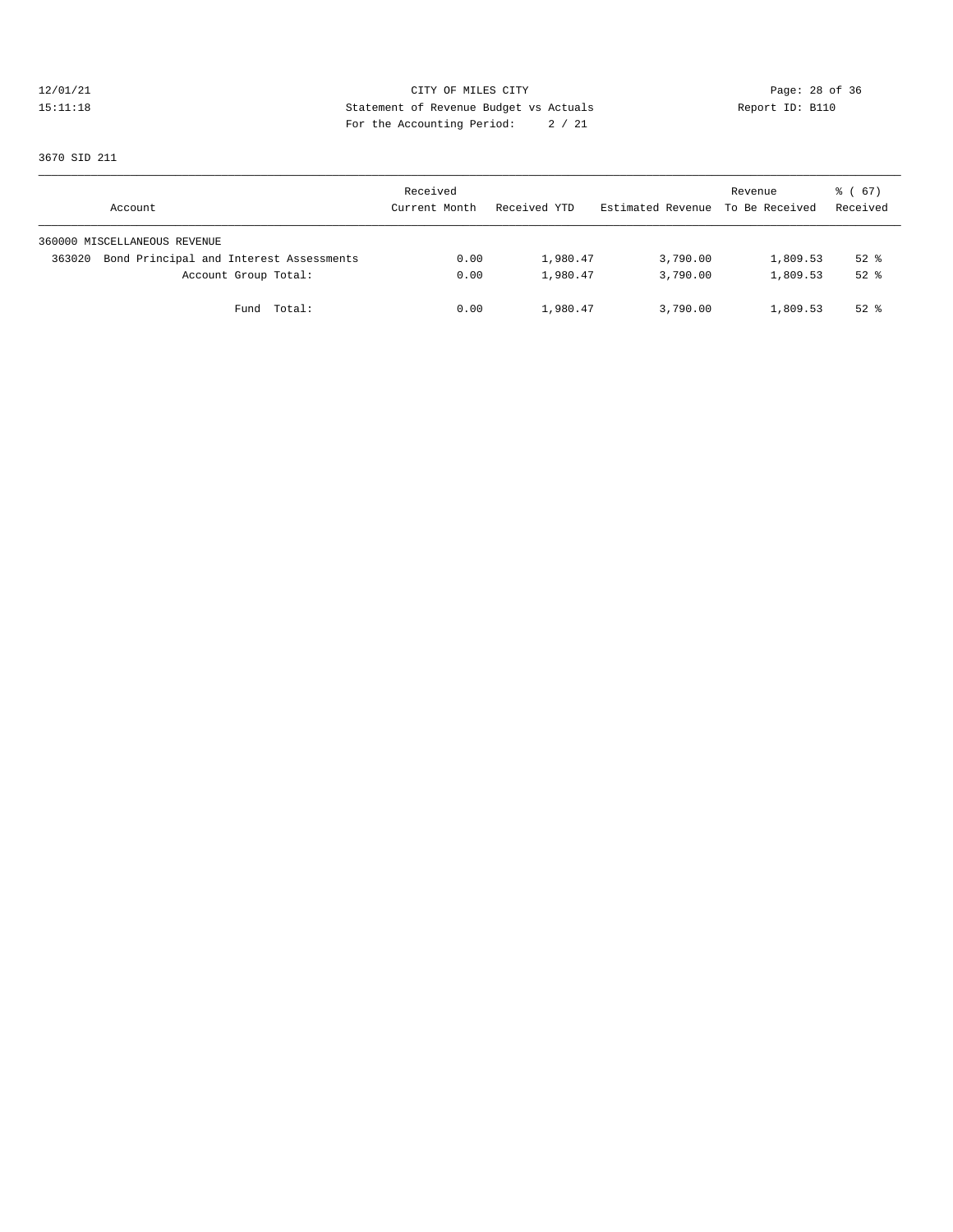## 12/01/21 Page: 29 of 36 15:11:18 Statement of Revenue Budget vs Actuals Report ID: B110 For the Accounting Period: 2 / 21

4000 General Fund Capitol Improvement Fund

| Account                       | Received<br>Current Month | Received YTD | Estimated Revenue To Be Received | Revenue | 8 ( 67 )<br>Received |
|-------------------------------|---------------------------|--------------|----------------------------------|---------|----------------------|
| 370000 INVESTMENT EARNINGS    |                           |              |                                  |         |                      |
| Investment Earnings<br>371010 | 13.41                     | 52.64        | 900.00                           | 847.36  | 6 %                  |
| Account Group Total:          | 13.41                     | 52.64        | 900.00                           | 847.36  | 6 %                  |
| Fund Total:                   | 13.41                     | 52.64        | 900.00                           | 847.36  | 6 %                  |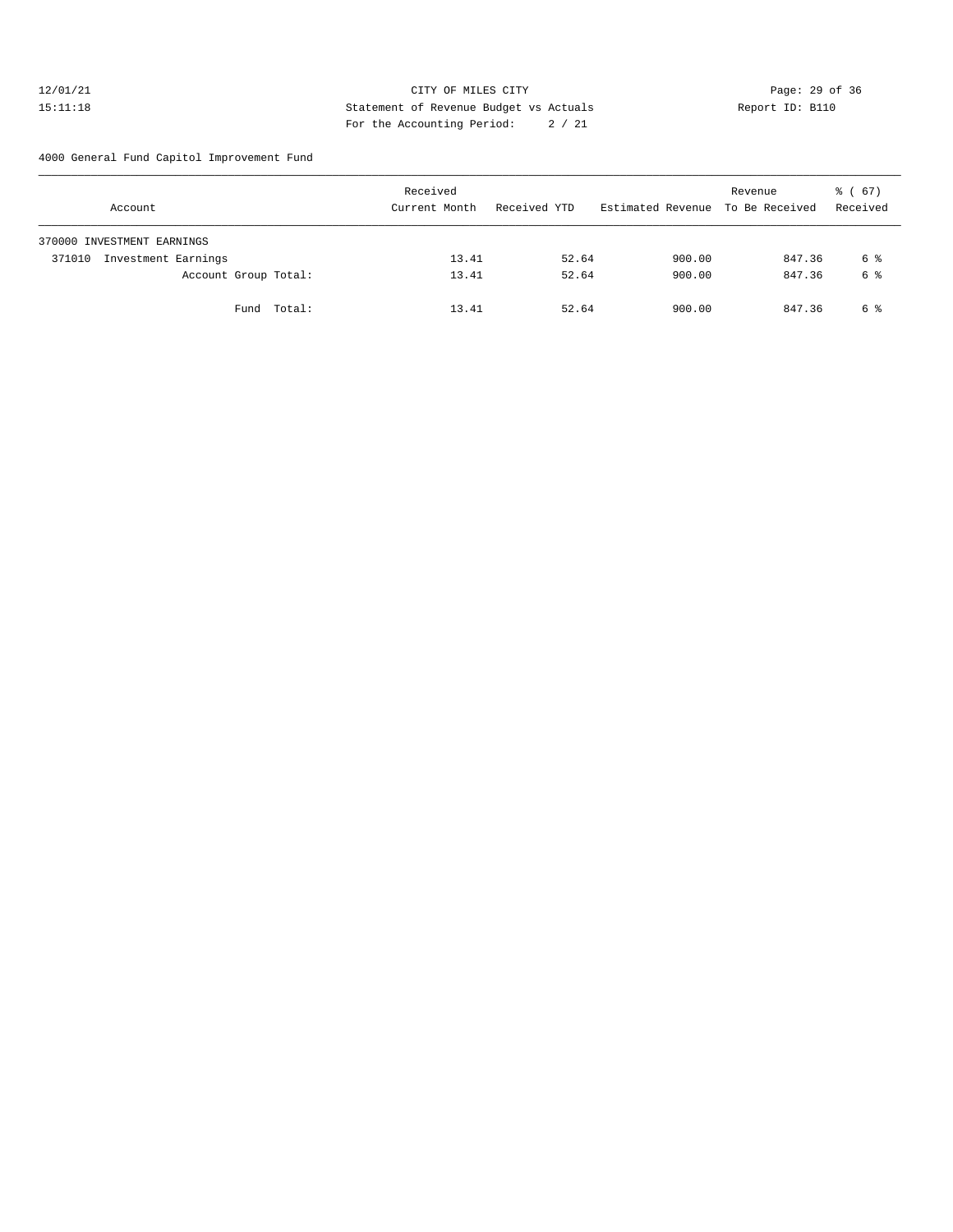## 12/01/21 Page: 30 of 36 Page: 30 of 36 Page: 30 of 36 Page: 30 of 36 Page: 30 of 36 Page: 30 of 36 Page: 30 of 36 15:11:18 Statement of Revenue Budget vs Actuals Report ID: B110 For the Accounting Period: 2 / 21

4050 Ambulance Capital Improvement Fund

| Account                           | Received<br>Current Month | Received YTD | Estimated Revenue To Be Received | Revenue | 8 ( 67)<br>Received |
|-----------------------------------|---------------------------|--------------|----------------------------------|---------|---------------------|
| 330000 INTERGOVERNMENTAL REVENUES |                           |              |                                  |         |                     |
| Private Grants<br>337000          | 0.00                      | 0.00         | 350.00                           | 350.00  | 0 %                 |
| Account Group Total:              | 0.00                      | 0.00         | 350.00                           | 350.00  | 0 %                 |
| Fund Total:                       | 0.00                      | 0.00         | 350.00                           | 350.00  | 0 %                 |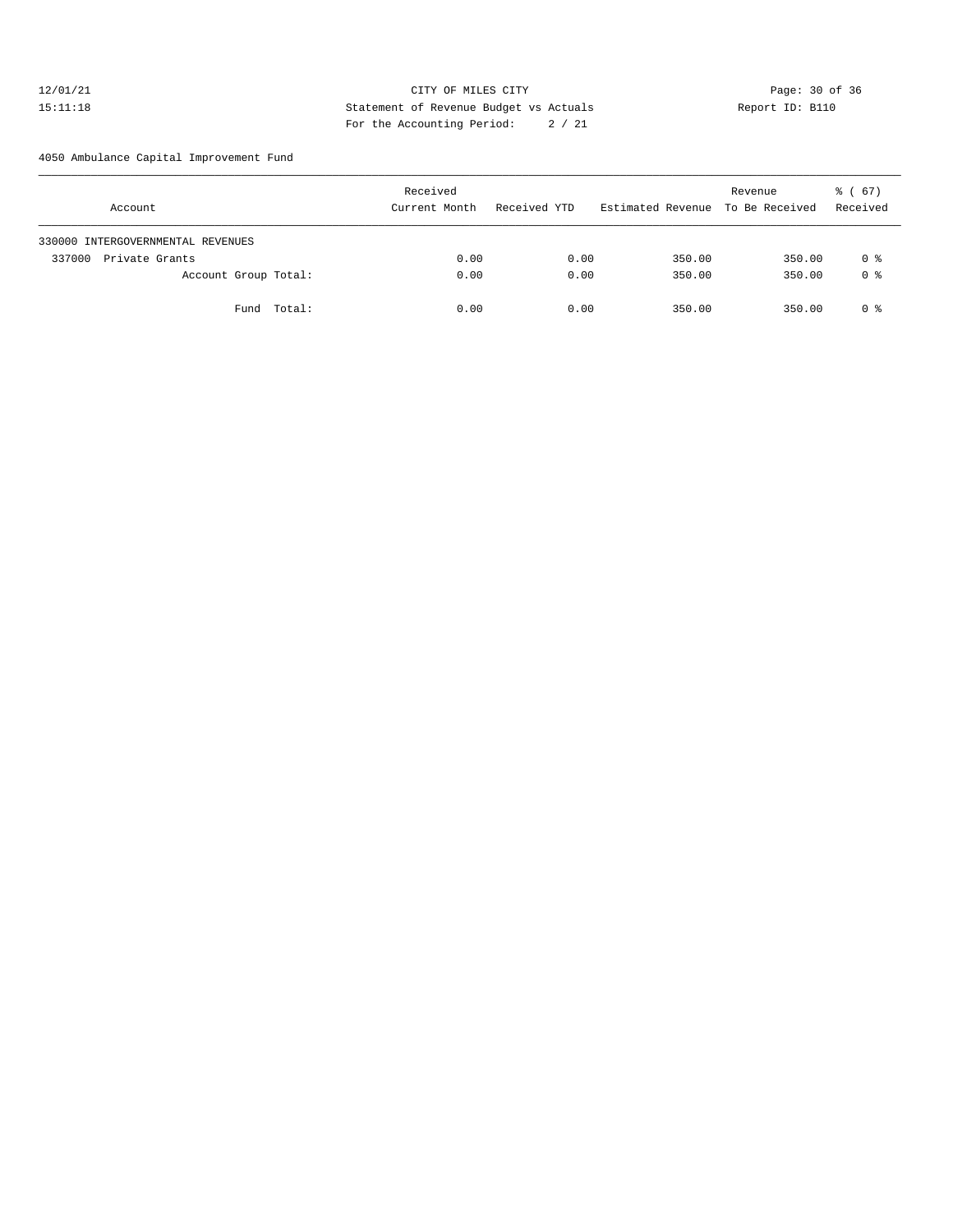## 12/01/21 Page: 31 of 36<br>15:11:18 CITY OF MILES CITY Page: 31 of 36<br>15:11:18 Peport ID: B110 15:11:18 Statement of Revenue Budget vs Actuals Report ID: B110 For the Accounting Period: 2 / 21

4060 CAPITAL IMPROV-PUBLIC WORKS

|        | Account                            | Received<br>Current Month | Received YTD | Estimated Revenue | Revenue<br>To Be Received | % (67)<br>Received |
|--------|------------------------------------|---------------------------|--------------|-------------------|---------------------------|--------------------|
|        | 320000 LICENSES AND PERMITS        |                           |              |                   |                           |                    |
| 323040 | Other Miscellaneous Permits        | 0.00                      | 1,600.00     | 4,200.00          | 2,600.00                  | 38 <sup>8</sup>    |
|        | Account Group Total:               | 0.00                      | 1,600.00     | 4,200.00          | 2,600.00                  | 38 <sup>8</sup>    |
|        | 340000 Charges for Services        |                           |              |                   |                           |                    |
| 343014 | Street Cleaning                    | 0.00                      | 0.00         | 10,800.00         | 10,800.00                 | 0 <sup>8</sup>     |
| 343016 | Prkg Vio/Off Str-Impnd Fees        | 0.00                      | 0.00         | 500.00            | 500.00                    | 0 <sup>8</sup>     |
| 343018 | Sale of Street & Roadway Materials | 0.00                      | 0.00         | 1,000.00          | 1,000.00                  | 0 <sup>8</sup>     |
|        | Account Group Total:               | 0.00                      | 0.00         | 12,300.00         | 12,300.00                 | 0 <sup>8</sup>     |
|        | 370000 INVESTMENT EARNINGS         |                           |              |                   |                           |                    |
| 371010 | Investment Earnings                | 49.85                     | 204.60       | 6,500.00          | 6, 295.40                 | 3 <sup>8</sup>     |
|        | Account Group Total:               | 49.85                     | 204.60       | 6,500.00          | 6,295.40                  | 3 <sup>8</sup>     |
|        | 380000 OTHER FINANCING SOURCES     |                           |              |                   |                           |                    |
| 383000 | Interfund Operating Transfer       | 0.00                      | 0.00         | 75,760.00         | 75,760.00                 | 0 <sup>8</sup>     |
|        | Account Group Total:               | 0.00                      | 0.00         | 75,760.00         | 75,760.00                 | 0 <sup>8</sup>     |
|        | Fund Total:                        | 49.85                     | 1,804.60     | 98,760.00         | 96, 955, 40               | 2 <sup>8</sup>     |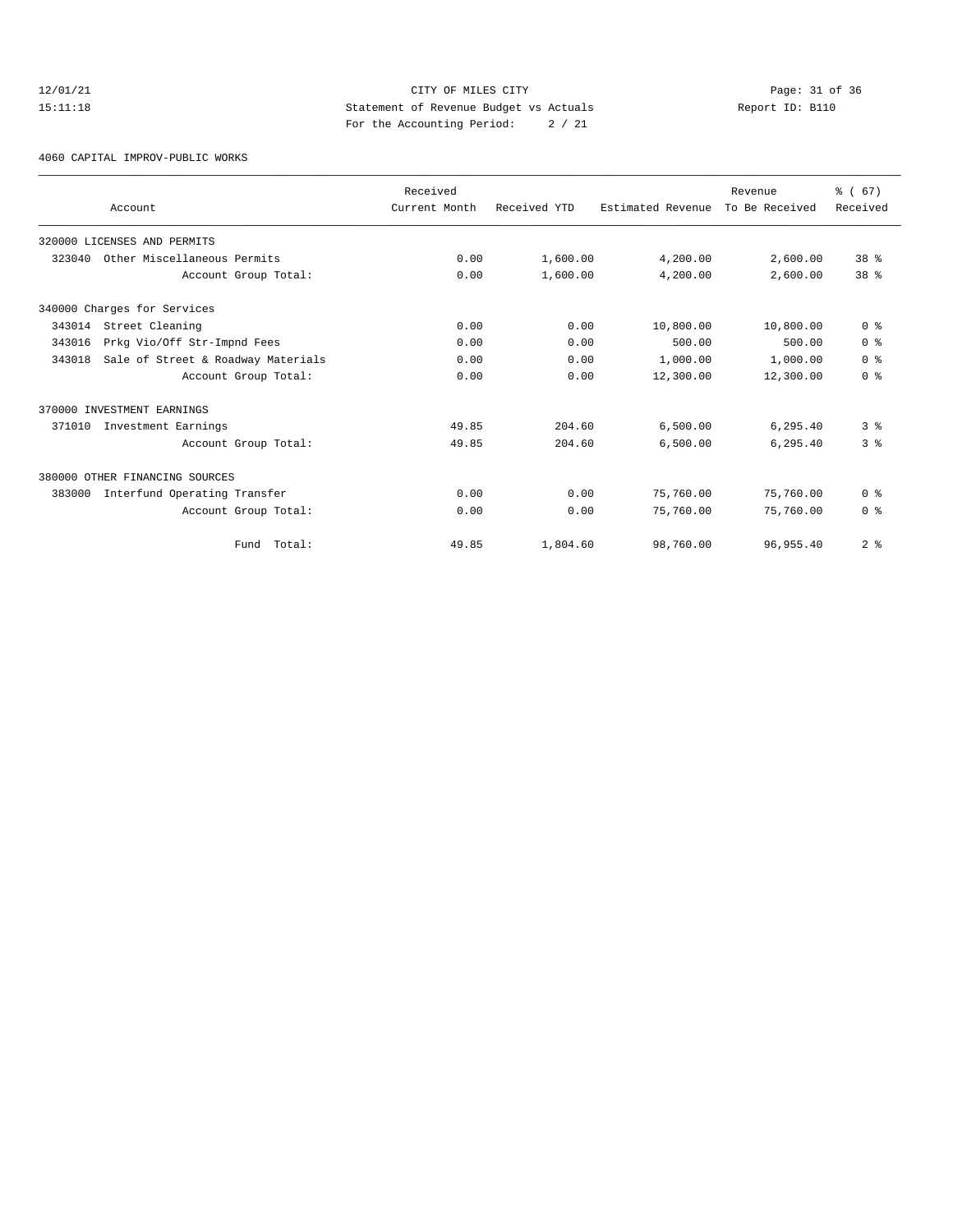# 12/01/21 Page: 32 of 36<br>15:11:18 CITY OF MILES CITY CITY PAGE: 32 of 36<br>15:11:18 Statement of Revenue Budget vs Actuals Report ID: B110 15:11:18 Statement of Revenue Budget vs Actuals Report ID: B110 For the Accounting Period: 2 / 21

## 5210 WATER UTILITY

|        |                                     | Received      |              |                   | Revenue        | % (67)                  |
|--------|-------------------------------------|---------------|--------------|-------------------|----------------|-------------------------|
|        | Account                             | Current Month | Received YTD | Estimated Revenue | To Be Received | Received                |
|        | 330000 INTERGOVERNMENTAL REVENUES   |               |              |                   |                |                         |
| 331990 | Federal Stimulus                    | 0.00          | 3,051.65     | 0.00              | $-3,051.65$    | $***$ $=$ $\frac{6}{5}$ |
| 334120 | TSEP Grant                          | 236, 222.56   | 764,994.48   | 750,000.00        | $-14,994.48$   | $102$ %                 |
|        | Account Group Total:                | 236, 222.56   | 768,046.13   | 750,000.00        | $-18,046.13$   | 102 <sub>8</sub>        |
|        | 340000 Charges for Services         |               |              |                   |                |                         |
|        | 343021 Metered Water Sales          | 146,653.24    | 1,504,579.80 | 2,028,780.00      | 524,200.20     | 74 %                    |
| 343022 | Unmetered Water Sales/Chrgoffs      | 0.00          | 73.34        | 750.00            | 676.66         | $10*$                   |
| 343023 | Bulk Water Sales                    | 0.00          | 2,722.63     | 10,000.00         | 7,277.37       | $27*$                   |
| 343024 | Sales of Water Materials & Supplies | 0.00          | 284.00       | 0.00              | $-284.00$      | ** %                    |
| 343025 | Hookup Fee                          | 105.00        | 2,080.00     | 2,500.00          | 420.00         | $83*$                   |
| 343026 | Water Install/Tap Chrgs/Labor       | 0.00          | 3, 114.43    | 5,000.00          | 1,885.57       | $62*$                   |
| 343027 | Chg for Wtr Dept. Serv              | 1,415.00      | 18, 144.63   | 20,000.00         | 1,855.37       | $91*$                   |
| 343029 | Curb Stop Replacement Fee           | 3,587.00      | 28,977.00    | 43,000.00         | 14,023.00      | 67 <sup>8</sup>         |
|        | Account Group Total:                | 151,760.24    | 1,559,975.83 | 2,110,030.00      | 550,054.17     | 74 %                    |
|        | 360000 MISCELLANEOUS REVENUE        |               |              |                   |                |                         |
|        | 362020 MISC REVENUE                 | 0.00          | 2,175.33     | 0.00              | $-2, 175.33$   | ** %                    |
|        | Account Group Total:                | 0.00          | 2,175.33     | 0.00              | $-2, 175.33$   | $***$ $=$               |
|        | 370000 INVESTMENT EARNINGS          |               |              |                   |                |                         |
|        | 371010 Investment Earnings          | 1,587.22      | 6,725.88     | 45,000.00         | 38, 274. 12    | $15*$                   |
|        | Account Group Total:                | 1,587.22      | 6,725.88     | 45,000.00         | 38, 274. 12    | $15*$                   |
|        | 380000 OTHER FINANCING SOURCES      |               |              |                   |                |                         |
|        | 383000 Interfund Operating Transfer | 0.00          | 100,000.00   | 100,000.00        | 0.00           | $100*$                  |
|        | Account Group Total:                | 0.00          | 100,000.00   | 100,000.00        | 0.00           | $100*$                  |
|        | Fund Total:                         | 389,570.02    | 2,436,923.17 | 3,005,030.00      | 568,106.83     | $81*$                   |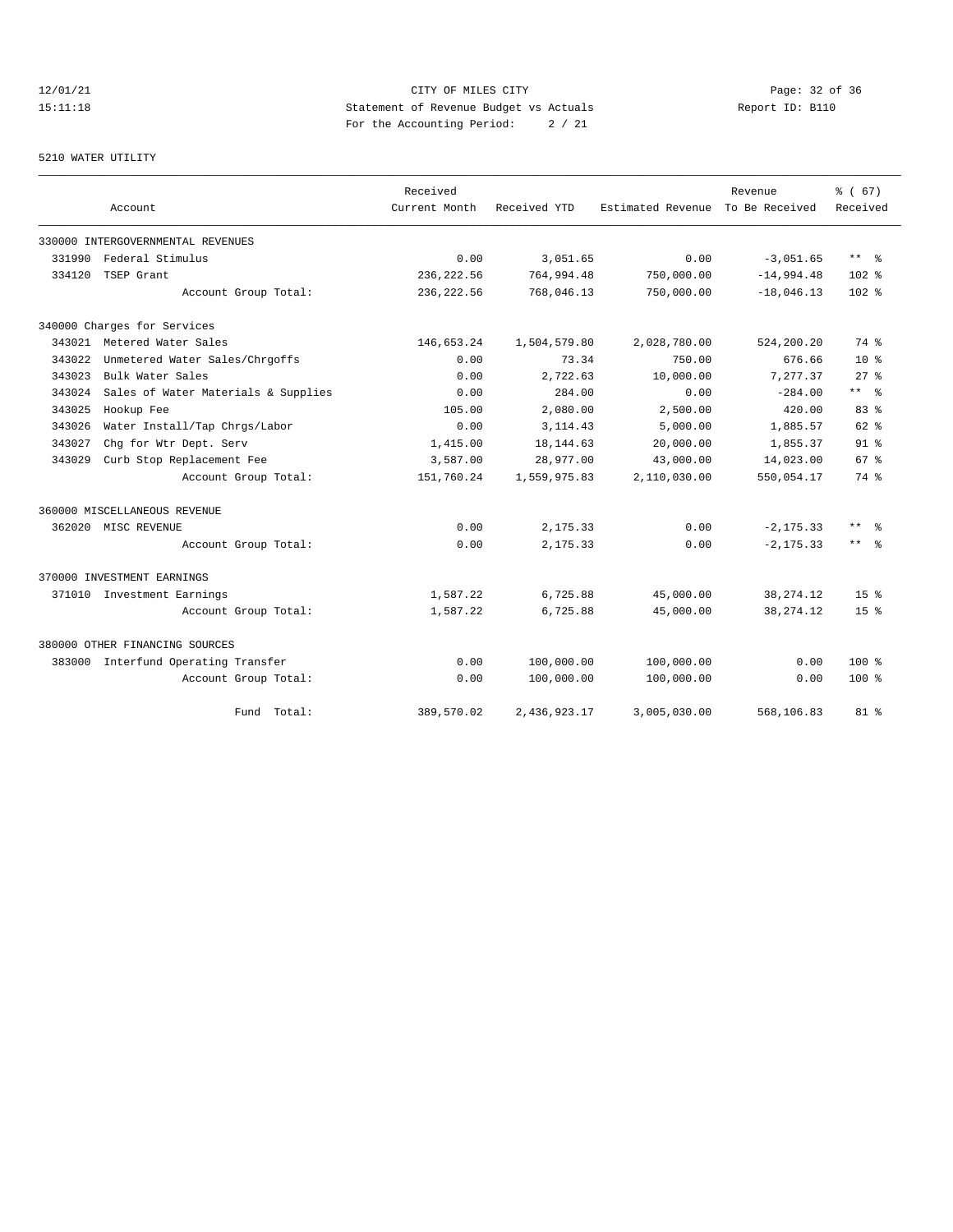# 12/01/21 CITY OF MILES CITY CHEREN CITY CHEREN Page: 33 of 36 CITY CHEREN PAGE 23 OF 36 CITY CHEREN CITY CHEREN PAGE 23 OF 26 CITY CHEREN PAGE 23 OF 26 CHEREN DESCRIPTION CONTROLLER STATES OF REVENUE BLOGGERY CHEREN PAGE 2 15:11:18 Statement of Revenue Budget vs Actuals Report ID: B110 For the Accounting Period: 2 / 21

## 5310 SEWER UTILITY

|        |                                     |                      | Received      |              |                   | Revenue        | % (67)              |
|--------|-------------------------------------|----------------------|---------------|--------------|-------------------|----------------|---------------------|
|        | Account                             |                      | Current Month | Received YTD | Estimated Revenue | To Be Received | Received            |
|        | 330000 INTERGOVERNMENTAL REVENUES   |                      |               |              |                   |                |                     |
| 331990 | Federal Stimulus                    |                      | 0.00          | 3,051.65     | 0.00              | $-3,051.65$    | $***$ $%$           |
|        |                                     | Account Group Total: | 0.00          | 3,051.65     | 0.00              | $-3.051.65$    | $\star\star$<br>- 옹 |
|        | 340000 Charges for Services         |                      |               |              |                   |                |                     |
| 341075 | Serv/Cnty-Interlocal Agmt           |                      | 0.00          | 0.00         | 1,500.00          | 1,500.00       | 0 <sup>8</sup>      |
| 343031 | Sewer Service Charges               |                      | 170,664.58    | 1,369,861.40 | 2,020,810.00      | 650,948.60     | 68 %                |
| 343032 | Sewer Installation Charges/Chrgoffs |                      | 0.00          | 73.34        | 1,000.00          | 926.66         | 7 %                 |
| 343033 | Hookup Fee                          |                      | 0.00          | 240.00       | 1,000.00          | 760.00         | $24$ $%$            |
| 343034 | Treatment Facilities Fees           |                      | 65.00         | 4,820.00     | 2,000.00          | $-2,820.00$    | $241$ %             |
| 343036 | Miscellaneous Sewer Revenue (Labor) |                      | 0.00          | 3,670.30     | 15,000.00         | 11,329.70      | $24$ $%$            |
| 343037 | Baker Road Etc.                     |                      | 1,191.33      | 9,394.62     | 12,000.00         | 2,605.38       | 78 %                |
|        |                                     | Account Group Total: | 171,920.91    | 1,388,059.66 | 2,053,310.00      | 665, 250.34    | 68 %                |
|        | 360000 MISCELLANEOUS REVENUE        |                      |               |              |                   |                |                     |
| 361010 | Land Rental                         |                      | 0.00          | 2,873.90     | 2,900.00          | 26.10          | $99*$               |
| 362020 | MISC REVENUE                        |                      | 0.00          | 122.38       | 500.00            | 377.62         | $24$ $%$            |
|        |                                     | Account Group Total: | 0.00          | 2,996.28     | 3,400.00          | 403.72         | 88 %                |
|        | 370000 INVESTMENT EARNINGS          |                      |               |              |                   |                |                     |
| 371010 | Investment Earnings                 |                      | 1,205.64      | 4,459.35     | 35,000.00         | 30,540.65      | $13*$               |
|        |                                     | Account Group Total: | 1,205.64      | 4,459.35     | 35,000.00         | 30,540.65      | 13 <sup>8</sup>     |
|        |                                     | Fund Total:          | 173, 126.55   | 1,398,566.94 | 2,091,710.00      | 693,143.06     | 67 %                |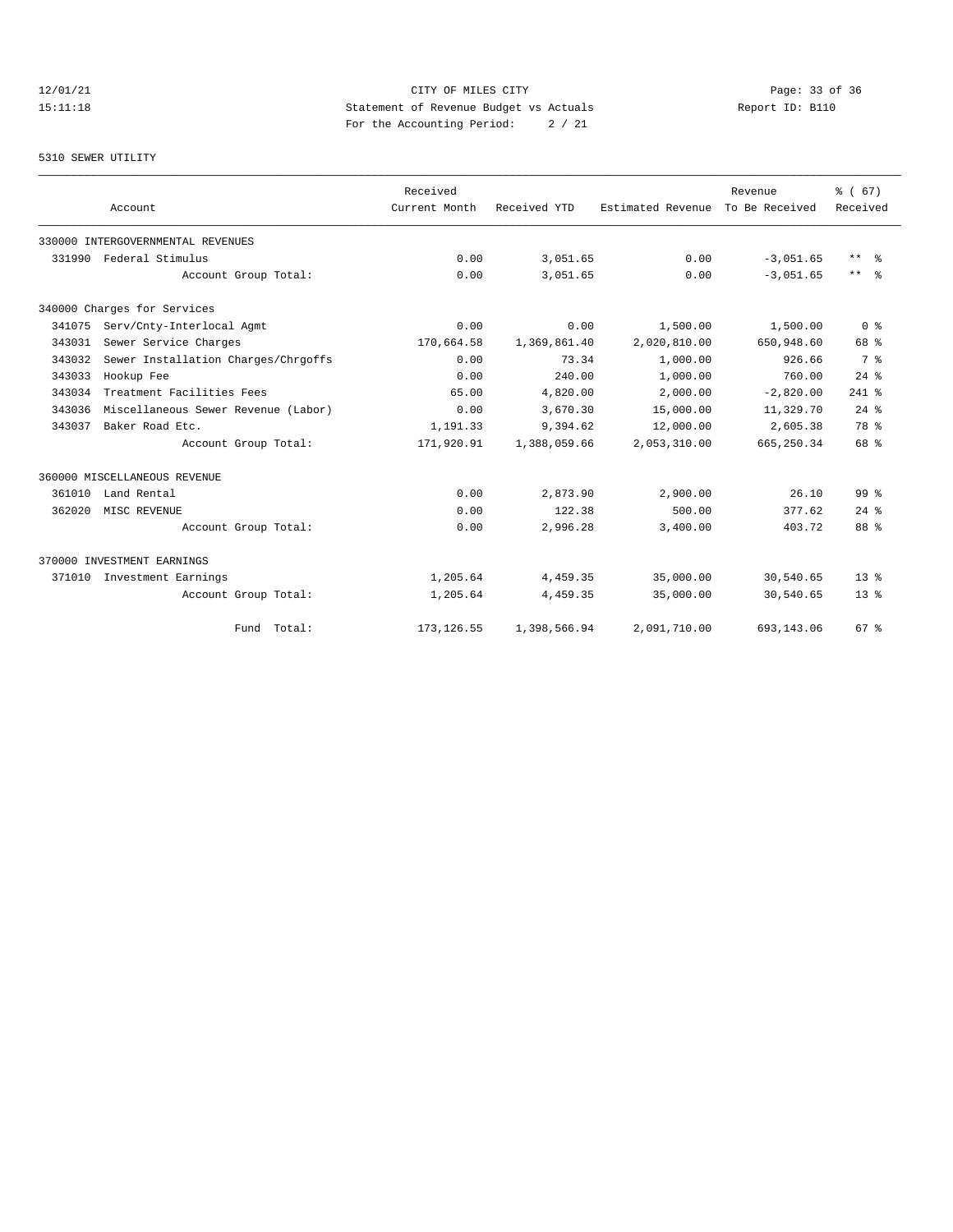## 12/01/21 Page: 34 of 36 15:11:18 Statement of Revenue Budget vs Actuals Report ID: B110 For the Accounting Period: 2 / 21

#### 5510 AMBULANCE FUND

|              |                                        | Received      |              |                   | Revenue        | % (67)              |
|--------------|----------------------------------------|---------------|--------------|-------------------|----------------|---------------------|
|              | Account                                | Current Month | Received YTD | Estimated Revenue | To Be Received | Received            |
| 310000 TAXES |                                        |               |              |                   |                |                     |
| 311010       | Real Property Taxes                    | 24.46         | 5,488.16     | 9,281.00          | 3,792.84       | 59 <sup>8</sup>     |
| 311020       | Personal Property Taxes                | 1.32          | 24.22        | 210.00            | 185.78         | $12*$               |
| 312000       | Penalty & Interest on Delinquent Taxes | 0.52          | 12.25        | 10.00             | $-2.25$        | $123$ $%$           |
|              | Account Group Total:                   | 26.30         | 5,524.63     | 9,501.00          | 3,976.37       | $58*$               |
|              | 330000 INTERGOVERNMENTAL REVENUES      |               |              |                   |                |                     |
| 331040       | Medicaid Supplemental Program-State    | 0.00          | 36, 281.74   | 12,500.00         | $-23,781.74$   | $290$ %             |
| 331113       | FEMA -Projects                         | 5,750.41      | 5,750.41     | 50,000.00         | 44,249.59      | $12*$               |
| 331990       | Federal Stimulus                       | 0.00          | 208, 168.46  | 0.00              | $-208, 168.46$ | $***$ %             |
| 331993       | COVID-19 Federal Stimulus              | 0.00          | 11,051.17    | 0.00              | $-11,051.17$   | $***$ $=$           |
| 334993       | COVID-19 State Stimulus                | 0.00          | 0.00         | 11,052.00         | 11,052.00      | 0 <sup>8</sup>      |
|              | Account Group Total:                   | 5,750.41      | 261, 251.78  | 73,552.00         | $-187,699.78$  | $355$ $%$           |
|              | 340000 Charges for Services            |               |              |                   |                |                     |
| 341075       | Serv/Cnty-Interlocal Agmt              | 0.00          | 0.00         | 55,187.00         | 55,187.00      | 0 <sup>8</sup>      |
| 342026       | Ambulance Charges                      | 119, 195. 19  | 747,618.42   | 1,333,694.00      | 586,075.58     | 56 <sup>8</sup>     |
| 342027       | Ambulance Standby                      | 0.00          | 3,005.00     | 4,000.00          | 995.00         | 75%                 |
|              | Account Group Total:                   | 119, 195. 19  | 750,623.42   | 1,392,881.00      | 642, 257.58    | $54$ $%$            |
|              | 360000 MISCELLANEOUS REVENUE           |               |              |                   |                |                     |
| 362020       | MISC REVENUE                           | 0.00          | 1,023.79     | 500.00            | $-523.79$      | $205$ %             |
| 366010       | Misc- From Charge off Accts            | 80.99         | 18,536.49    | 5,000.00          | $-13,536.49$   | $371$ $%$           |
| 367000       | Sale of Junk or Salvage                | 0.00          | 0.00         | 500.00            | 500.00         | 0 <sup>8</sup>      |
|              | Account Group Total:                   | 80.99         | 19,560.28    | 6,000.00          | $-13,560.28$   | $326$ $%$           |
|              | 370000 INVESTMENT EARNINGS             |               |              |                   |                |                     |
|              | 371010 Investment Earnings             | 0.00          | 50.68        | 0.00              | $-50.68$       | $***$<br>- 왕        |
|              | Account Group Total:                   | 0.00          | 50.68        | 0.00              | $-50.68$       | $\star\star$<br>ം ക |
|              | Fund Total:                            | 125,052.89    | 1,037,010.79 | 1,481,934.00      | 444, 923, 21   | 70 %                |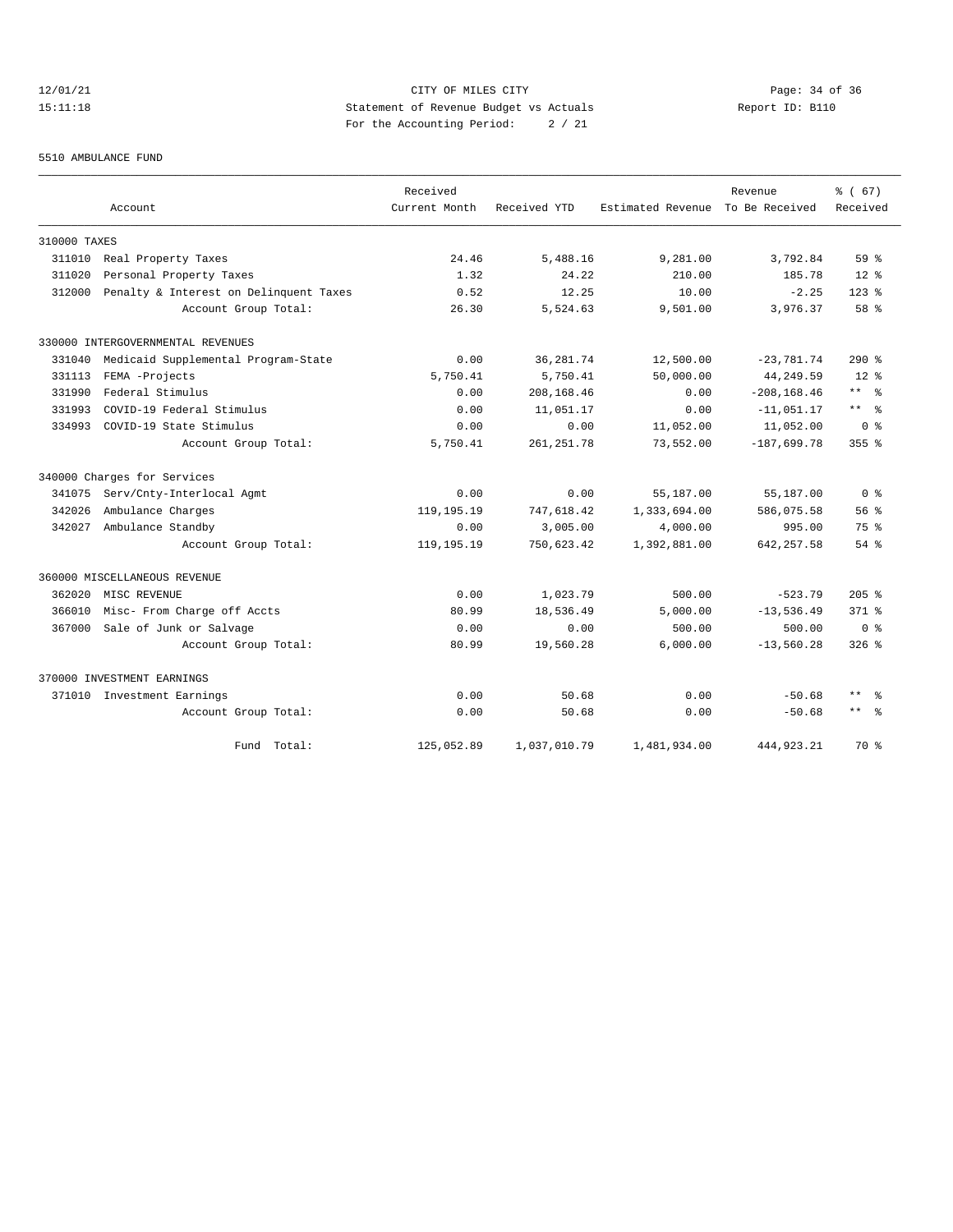# 12/01/21 Page: 35 of 36<br>15:11:18 CITY OF MILES CITY CITY PAGE: 15 Of 36<br>15:11:18 Statement of Revenue Budget vs Actuals Report ID: B110 15:11:18 Statement of Revenue Budget vs Actuals Report ID: B110 For the Accounting Period: 2 / 21

#### 5610 AIRPORT OPERATING

|              |                                        | Received      |              |                                  | Revenue       | % (67)          |
|--------------|----------------------------------------|---------------|--------------|----------------------------------|---------------|-----------------|
|              | Account                                | Current Month | Received YTD | Estimated Revenue To Be Received |               | Received        |
| 310000 TAXES |                                        |               |              |                                  |               |                 |
|              | 311010 Real Property Taxes             | 36.69         | 8,233.53     | 13,922.00                        | 5,688.47      | 59 <sup>8</sup> |
| 311020       | Personal Property Taxes                | 1.97          | 36.32        | 316.00                           | 279.68        | 11 <sup>8</sup> |
| 312000       | Penalty & Interest on Delinquent Taxes | 0.77          | 18.40        | 40.00                            | 21.60         | 46%             |
|              | Account Group Total:                   | 39.43         | 8,288.25     | 14,278.00                        | 5,989.75      | 58 <sup>8</sup> |
|              | 330000 INTERGOVERNMENTAL REVENUES      |               |              |                                  |               |                 |
|              | 331126 AIP 018-2019                    | 0.00          | 139,201.99   | 197,910.00                       | 58,708.01     | 70 %            |
| 331993       | COVID-19 Federal Stimulus              | 0.00          | 30,000.00    | 30,000.00                        | 0.00          | 100 %           |
| 334060       | Coal Board Grant                       | 0.00          | 19,433.96    | 35,400.00                        | 15,966.04     | 55 <sup>8</sup> |
|              | Account Group Total:                   | 0.00          | 188,635.95   | 263,310.00                       | 74,674.05     | $72*$           |
|              | 340000 Charges for Services            |               |              |                                  |               |                 |
| 341075       | Serv/Cnty-Interlocal Agmt              | 0.00          | 0.00         | 30,000.00                        | 30,000.00     | 0 <sup>8</sup>  |
| 343018       | Sale of Street & Roadway Materials     | 1,000.00      | 3,432.00     | 1,000.00                         | $-2,432.00$   | $343$ $%$       |
| 343061       | Landing Fees                           | 183.75        | 1,562.40     | 2,000.00                         | 437.60        | 78 %            |
| 343062       | Aviation Fuel                          | 14, 134. 17   | 425,064.62   | 300,000.00                       | $-125,064.62$ | $142*$          |
| 343064       | Hangar Rent                            | 9,093.00      | 61,097.19    | 59,000.00                        | $-2,097.19$   | $104$ %         |
| 343065       | Building Rentals                       | 0.00          | 10,580.32    | 14,000.00                        | 3,419.68      | 76 %            |
| 343067       | Other - Miscellaneous                  | 32.00         | 49, 353. 71  | 500.00                           | $-48,853.71$  | $***$ %         |
| 343069       | Ag Contract                            | 0.00          | 11,000.00    | 11,000.00                        | 0.00          | 100 %           |
|              | Account Group Total:                   | 24, 442.92    | 562,090.24   | 417,500.00                       | $-144,590.24$ | $135*$          |
|              | 360000 MISCELLANEOUS REVENUE           |               |              |                                  |               |                 |
|              | 361010 Land Rental                     | 0.00          | 10,941.25    | 20,000.00                        | 9,058.75      | 55 <sup>8</sup> |
|              | 362020 MISC REVENUE                    | 176.00        | 351.17       | 350.00                           | $-1.17$       | $100$ %         |
|              | Account Group Total:                   | 176.00        | 11,292.42    | 20,350.00                        | 9,057.58      | 55 <sup>8</sup> |
|              | 370000 INVESTMENT EARNINGS             |               |              |                                  |               |                 |
|              | 371010 Investment Earnings             | 117.30        | 483.76       | 2,000.00                         | 1,516.24      | $24$ $%$        |
|              | Account Group Total:                   | 117.30        | 483.76       | 2,000.00                         | 1,516.24      | $24$ $%$        |
|              | 380000 OTHER FINANCING SOURCES         |               |              |                                  |               |                 |
|              | 381071 MT Aero Loan Hanger 8 Door      | 0.00          | 15,000.00    | 15,000.00                        | 0.00          | 100 %           |
|              | Account Group Total:                   | 0.00          | 15,000.00    | 15,000.00                        | 0.00          | 100 %           |
|              | Fund Total:                            | 24,775.65     | 785,790.62   | 732,438.00                       | $-53, 352.62$ | 107 %           |